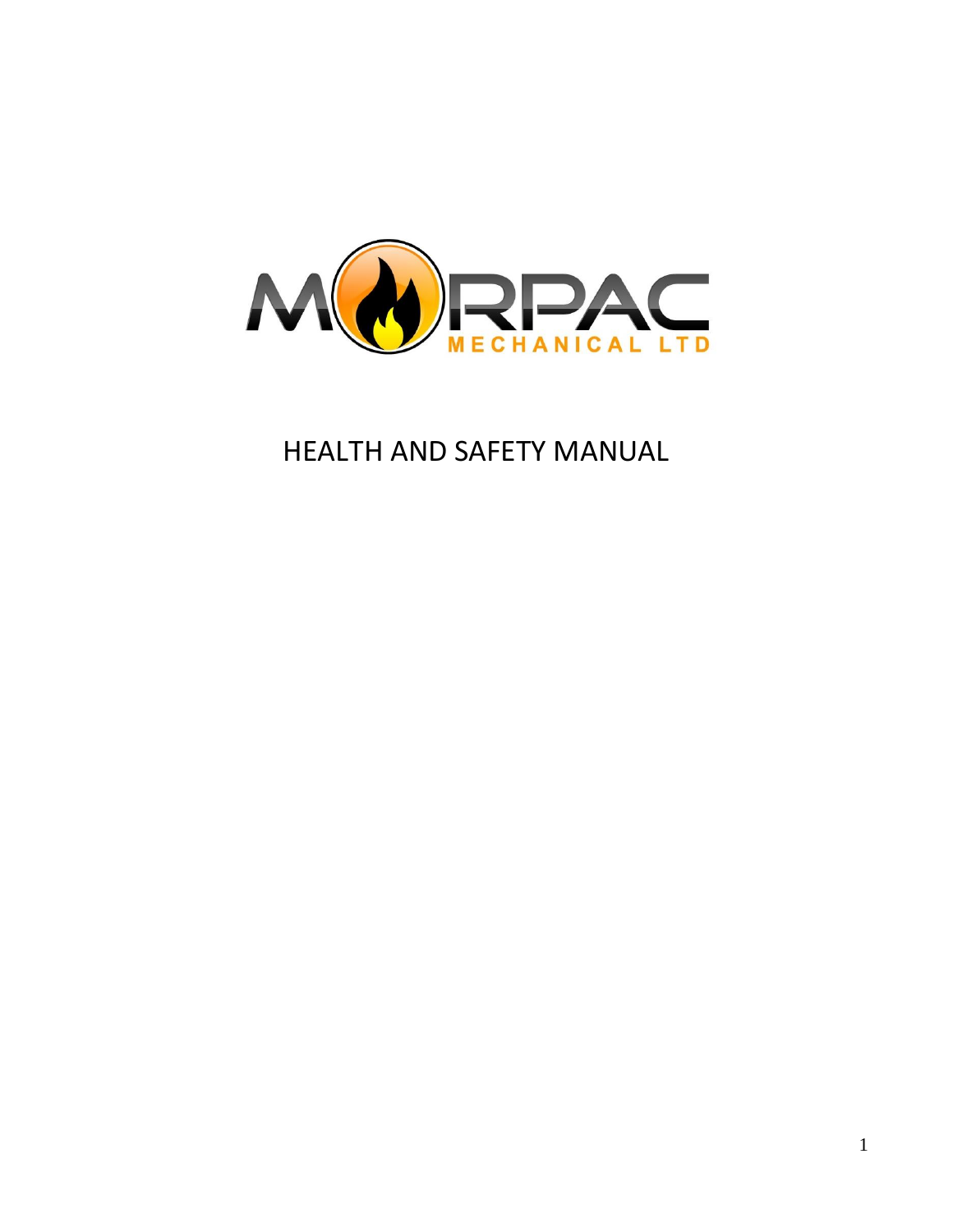| <b>Section 1 Safety Policy</b>                                                      |          |
|-------------------------------------------------------------------------------------|----------|
| Safety mission                                                                      | Page 3   |
| Objectives                                                                          | Page 4   |
| Goals                                                                               | Page 4   |
| Section 2 Written and practical safe work procedures                                |          |
| General company safety rules                                                        | Pg 5     |
| Personal safety - general conduct                                                   | Pg 5-6   |
| Personal protective equipment                                                       | Pg 6-7   |
| Mobile equipment                                                                    | Pg 8     |
| <b>Tools Machinery and Equipment</b>                                                | Pg 8     |
| Compressed air                                                                      | Pg 8     |
| Housekeeping / safety                                                               | Pg 9     |
| Building regulations / safety                                                       | Pg 9-10  |
| Confined spaces / manholes                                                          | Pg 10    |
| Lifting                                                                             | Pg 10    |
| Lockout / Tag out                                                                   | Pg 10    |
| Lockout policy                                                                      | Pg 11    |
| Respiratory protection                                                              | Pg 14    |
| <b>Immobilization of Vehicles</b>                                                   | Pg 14    |
| Protection from falling                                                             | Pg 15    |
| <b>Section 3 Subcontractor Safety Responsibilities</b>                              |          |
| Subcontractor management responsibilities                                           | Pg 16-17 |
| <b>Section 4 Training of Workers and Supervisors</b>                                |          |
| Employees / owner operators / subcontractors                                        | Pg 18    |
| New Employee induction                                                              | Pg 18    |
| Foreman and Supervisors Duties to the New                                           | Pg 19    |
| Employee                                                                            |          |
| <b>Section 5 Supervision of Workers</b>                                             |          |
| Discipline                                                                          | Pg 20    |
| <b>Section 6 Regular Inspection and Monitoring</b>                                  |          |
| Job Site Inspections by W.C.B                                                       | Pg 21    |
| Job Site Inspections by Morpac Mechanical                                           | Pg21     |
| Section 7 Investigation of Accidents and Occupational Diseases                      |          |
| Accident / injury investigation                                                     | Pg 22    |
| Accident / injury reports                                                           | Pg 22    |
| What to do in case of an Accident / Injury                                          | Pg 23    |
| Section 8 Occupational health and safety/tailgate/management meetings               |          |
| Occupational health and safety committee                                            | Pg 24    |
| Tailgate safety meetings                                                            | Pg 24    |
| Management meetings                                                                 | Pg 24    |
| SECTION 9 Records and statistics / review of Occupational Health and Safety Program |          |
| <b>Records and Statistics</b>                                                       | Pg 25    |
| Review of Occupational Health and Safety                                            | Pg 25    |
| Program                                                                             |          |
| <b>SECTION 10 Forms</b>                                                             |          |
| List of Forms                                                                       | Pg 26    |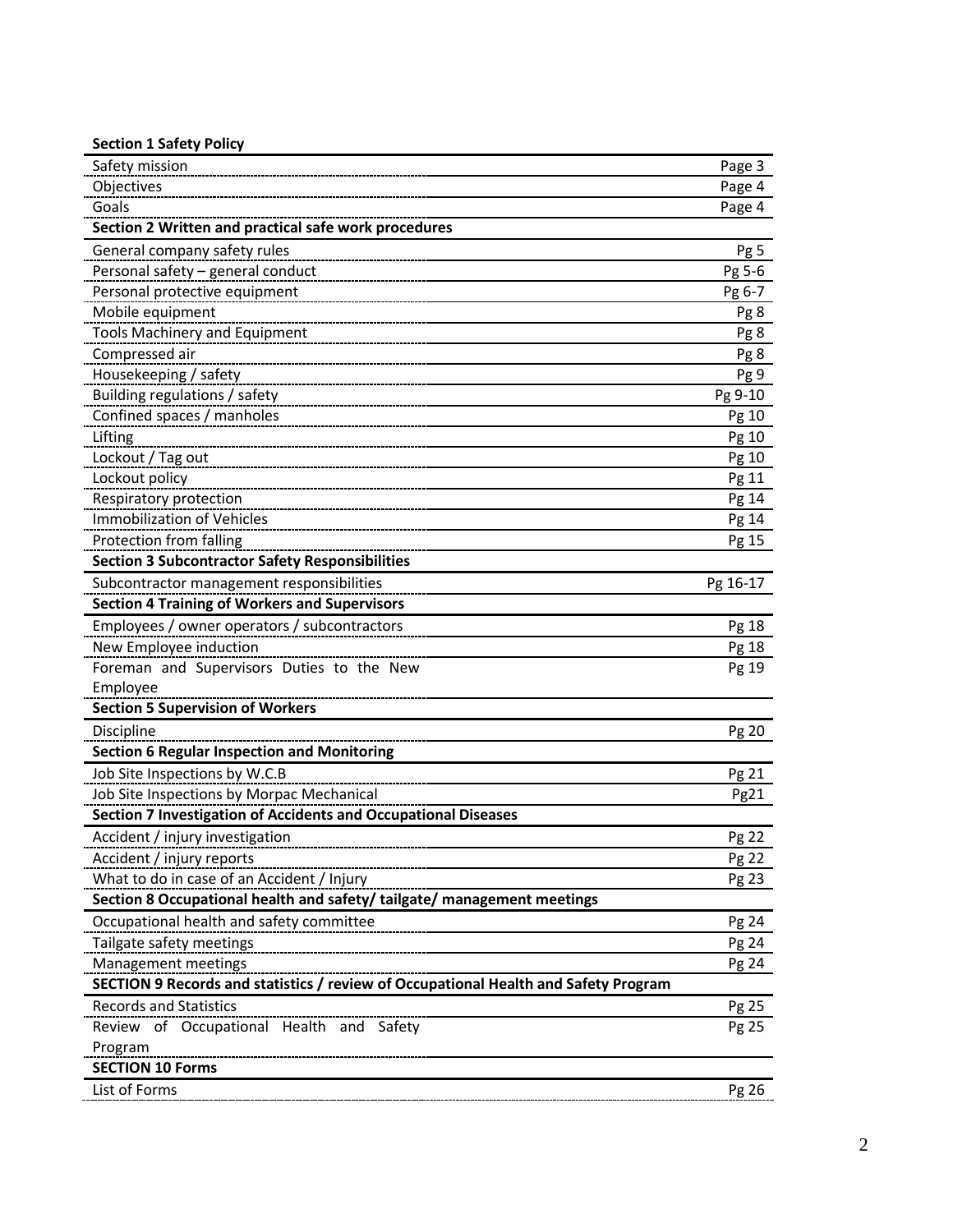### **SECTION 1 – SAFETY POLICY**

At Morpac Mechanical, we all want to have a safe and happy workplace. To ensure this, we need everybody's participation.

The management of Morpac Mechanical is committed to providing safe and healthy working conditions, and to promoting positive attitudes toward safety and health within the organization.

Management is responsible for providing a safe worksite and for establishing and maintaining adequate standards of maintenance of site and equipment to ensure that physical and health standards are guarded against or eliminated, and for developing work procedures conductive to a safe and healthy workplace.

Superintendants / foremen are responsible for ensuring that workers are properly instructed to do their work safely; for enforcing safe work procedures and regulations; and for correcting all unsafe activities.

All workers and subcontractors are required to work safely, to know and follow all rules and safe work procedures.

Everyone is expected to correct or report unsafe conditions and activities, and to work co-operatively toward the prevention of accidents.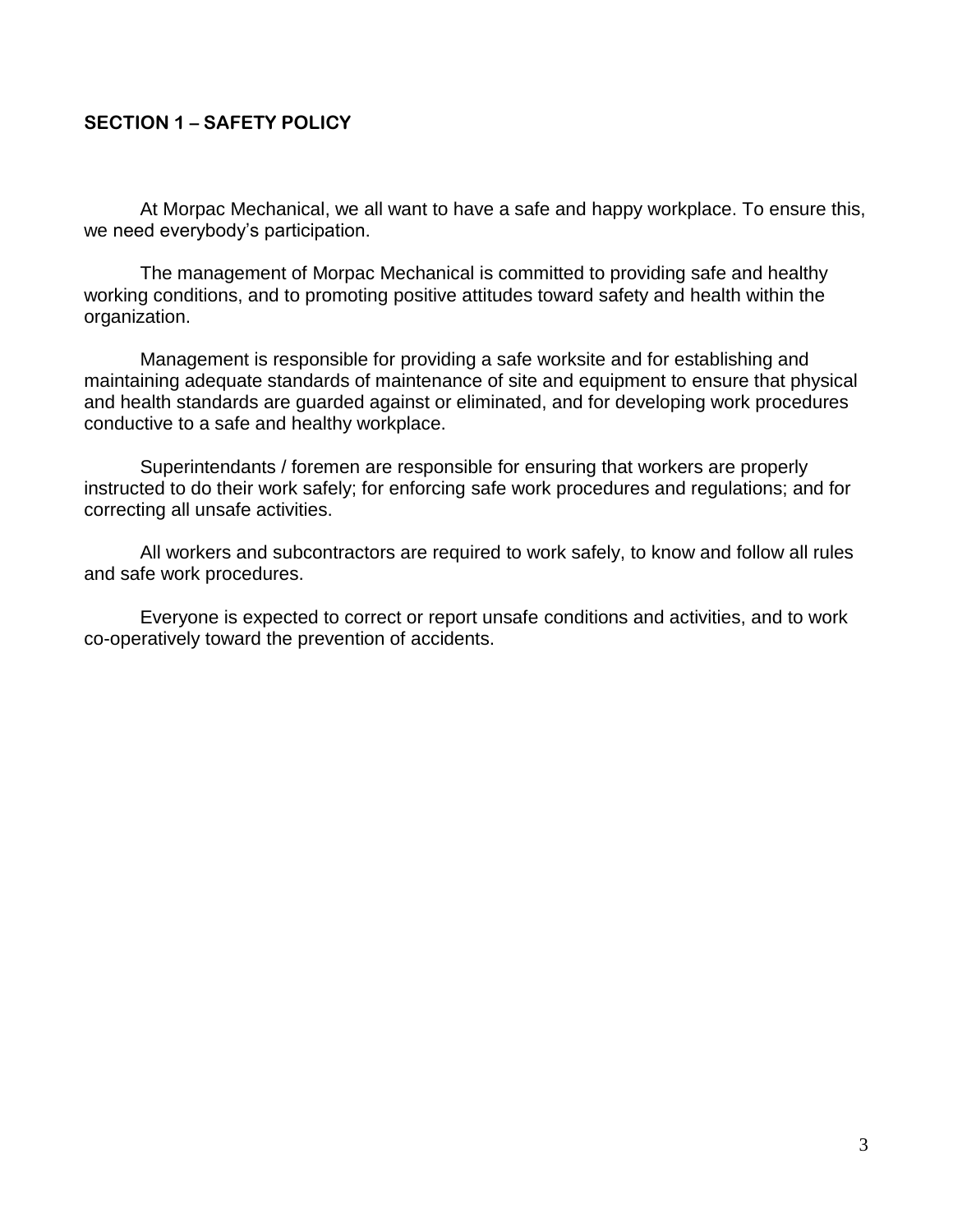# **SECTION 1- SAFETY POLICY**

#### **Objectives**

The objective of any safety activity is to STOP PEOPLE FROM GETTING HURT.

To accomplish this objective, we must strive to eliminate the two major factors to work injuries:

- Unsafe conditions
- Unsafe acts

An on the job injury occurs in the following manner:

- A hazardous situation (one of the above factors), resulting in
- An incident, resulting in
- An injury

How successful we are in reducing accidents and injuries depends on how effective we are in our efforts to eliminate hazardous conditions.

How effective we are depends on whether each and every one of us plays his or her full part in accident prevention

#### Goals

It is the goal of Morpac Mechanical, to:

- Avoid accidents and / or personal injuries resulting in suffering, loss of time, and possible impairment of earning power.
- Maintain neat, clean, safe, and healthful working conditions.
- Comply with WCB regulations pertaining to accident prevention, working conditions and safety committee requirements.
- Fully utilize the talents of each employee toward making our company a safe and successful place in which to work.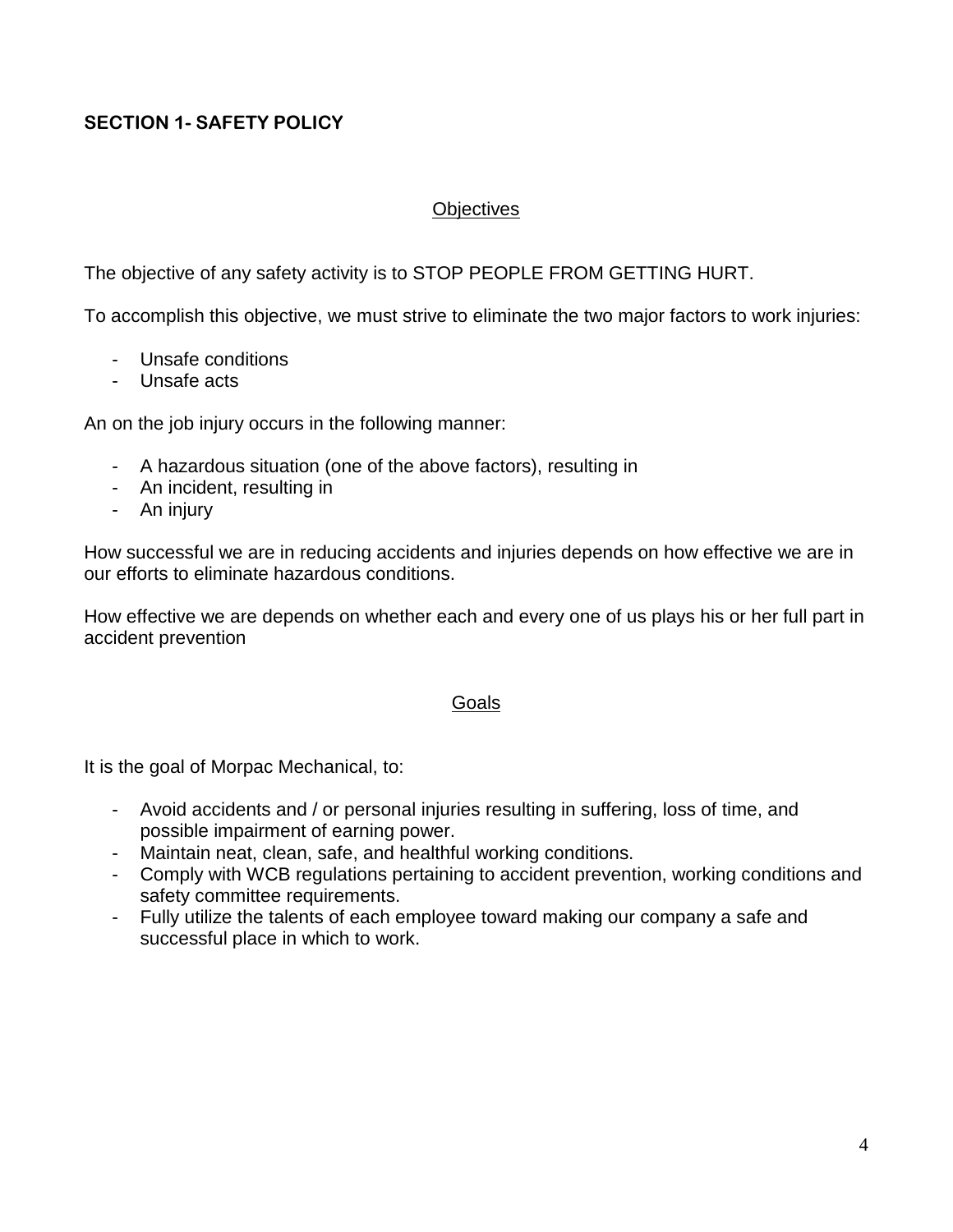#### General company safety rules

The following company rules are based on an assumption that all employees are mature personnel with a thorough knowledge of the required standards of performance for their job. This safety booklet is to be used as a supplement to WCB Occupational Health & Safety Regulation.

- 1. All employees are to arrive at their place of work promptly and properly prepared to undertake their assigned duties
- 2. Employees are responsible for the safe operation of any machines and equipment they are operating, and for the quality of work that the equipment produces. This includes strict adherence to the established work practices and safety procedures for that equipment
- 3. Employees, while in the employment of Morpac Mechanical, must show up for work in the appropriate work clothes and use all necessary personal protective equipment when required or instructed to do so. This includes, but is not limited to, high visibility vests, hard hats, and safety protective footwear at all times, while on any Morpac Mechanical, Drainage and Heating Ltd. work location
- 4. Employees are not to report to work under the influence of alcohol or drugs, and are not to consume either alcohol or drugs during the work day.
- 5. Within the realms of reasonability employees are to follow the instruction of supervisors.

## Personal Safety – General Conduct

#### -**Responsibility to your fellow worker.**

The fellow worker concept is one of the major ways we can avoid accidents and injuries (i.e. if a fellow employee is observed working without the proper protective equipment for the job, or in an unsafe manner it is your duty to correct the issue. Saying nothing or covering up for unsafe acts of your fellow employee will result in your suspension.)

#### -**Improper conduct**

No person shall engage in any improper activity or behaviour, that might create or constitute a hazard to him/herself or any other worker, for the purpose of this regulation, improper activity or behaviour, includes horseplay, scuffling, fighting, practical jokes, unnecessary running or jumping, tripping others, throwing objects, or similar conduct that may startle or distract other employees.

## -**Working alone**

Where a worker is employed under conditions which present a significant hazard of disabling injury and when the worker might not be able to secure assistance in the event of an injury or other misfortune, the worker must make himself aware of and comply with periodic check in procedures, as determined by the company.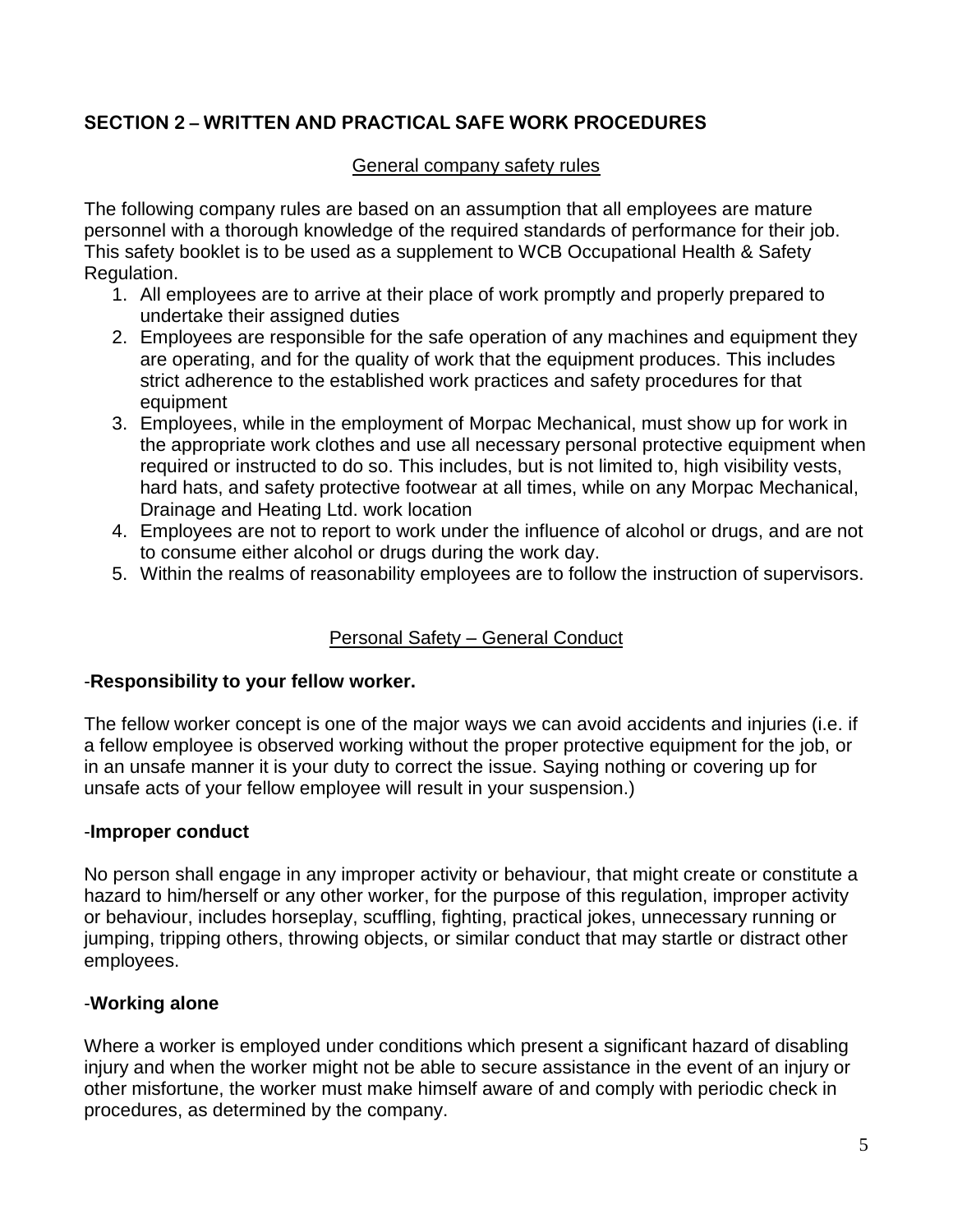# - **Appropriate clothing.**

All field employees, subcontractors and dependant contractors must report to work in appropriate work clothing. No portion of the leg is to be exposed to hazards and the content of the fabric consist of a material that will not melt when in contact with hot materials (i.e. no nylon tear away type pants, no shorts). Shirts, depending on the hazards on site (burns and abrasions), long sleeves, short sleeves, (sleeves must be a minimum of 3" length below the shoulder). Chest and back area must be covered. Clothing should not be of a type that it would get caught on the tools or equipment being used.

# - **Alcohol and Drugs**

No person shall enter or remain or be permitted to remain on the premises of any place of employment while his / her ability of work is affected by alcohol, drugs or other substances as to endanger his / her health or safety or that of any other person.

The impaired employee is a definite hazard and a risk to him / herself and a risk to the safety and well being of his / her workmates and the general public. For this reason, any employee who reports to his / her workplace or is found working while under the influence of alcohol, drugs, or other substances, will be removed from site and employment will terminate immediately.

## - **Theft**

Any theft by a Morpac Mechanical employee is cause for immediate suspension and termination may follow.

## Personal Protective Equipment

Personal protective equipment must:

- a) be selected and used in accordance with the manufacturer's instructions and recognized standards, and provide effective protection
- b) not in itself create a hazard to the wearer
- c) be compatible, so that one item of personal protective equipment does not make another item ineffective, and
- d) be maintained in good working order and in a sanitary condition.

If the use of personal protective equipment creates hazard equal to or greater than those its use is intended to prevent, alternative personal protective equipment must be used or other appropriate measures must be taken.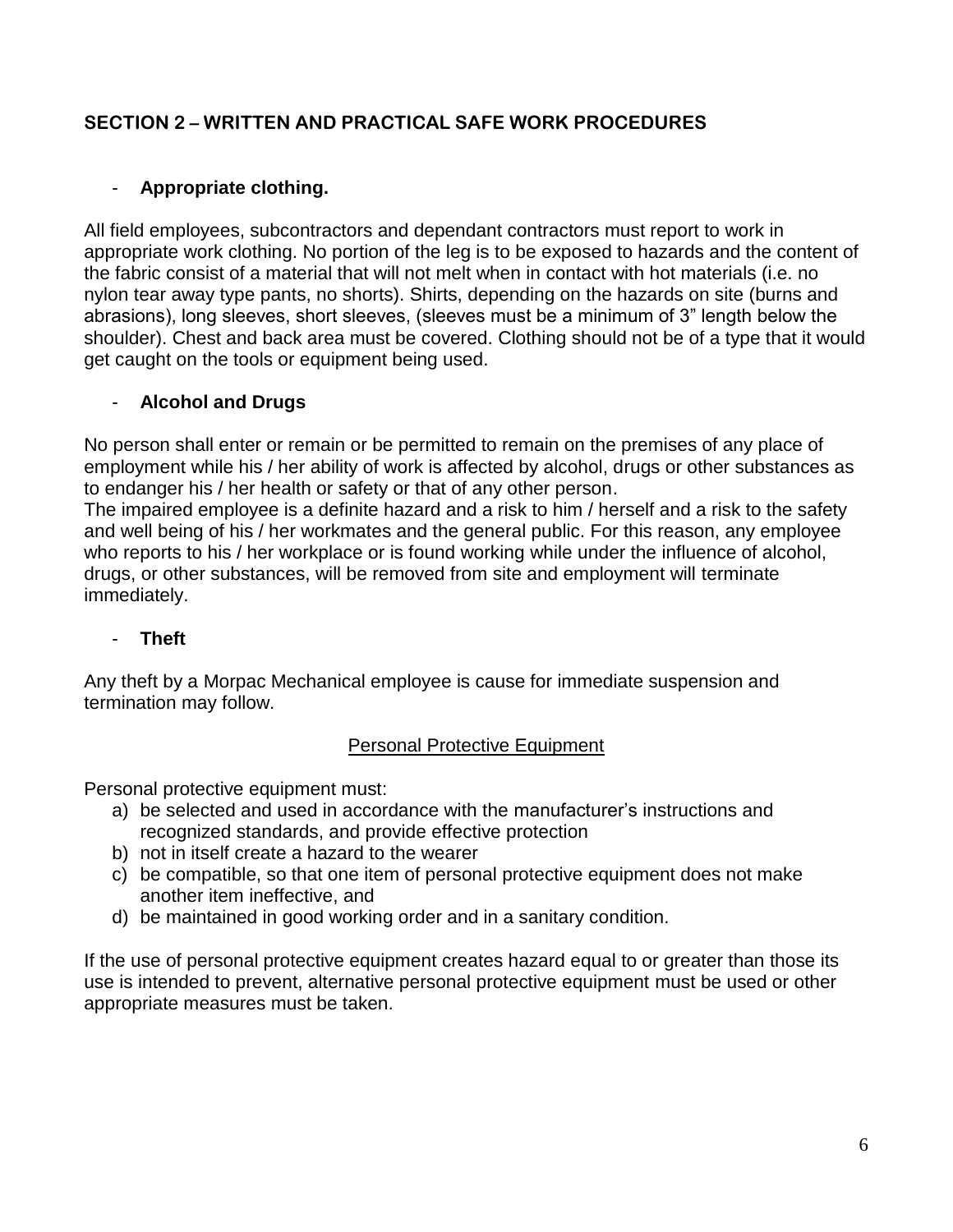#### - **Footwear**

Workers footwear must be of a design, construction and material appropriate to the protection to the protection required. Factors must be considered when determining appropriate protection. These factors can be found in Part 8: Personal Protective Clothing and Equipment of the WCB Occupational Health and Safety Regulation.

#### - **Safety Headgear**

Safety headgear must be supplied by workers, and worn in any areas where there is a danger of head injury from falling, flying or thrown objects, or other harmful objects. Damaged headgear with missing, mismatched, or modified components will render the equipment un-approved and should be replaced.

#### - **Hearing Protection**

Employees exposed to excessive noise form operating mobile equipment, jack hammers, chipping guns, coring tools, power tools or other excessive noise levels, must wear hearing protection as set out by WCB Occupational Health and Safety Regulation Part 7 Noise, Vibration, Radiation and Temperature.

#### -**Limb and Body Protection**

All persons handling materials likely to puncture, abrade, or otherwise adversely affect the skin, or are absorbed through it must wear appropriate skin, hand, foot, or body protection to prevent such injuries. If a glove, apron, or other protective equipment used to protect the skin against contact with a hazardous substance is rendered ineffective due to contamination with the substance, the protective equipment must be promptly replaced with clean or decontaminated equipment to maintain the required protection.

#### -**Eye and Face Protection**

Properly fitting goggles, face shields or other eye protective equipment, appropriate to the work being done (i.e. grinding, spraying, welding, air hoses) or is a risk of injury to the eye may result.

If there is a risk of face injury, suitable face protection must be worn and meet WCB requirements as set out in the regulation.

#### -**Respiratory Protection**

Employees exposed to high concentration of dust or noxious gasses shall wear appropriate respiratory as set out in the WCB Occupational Health and Safety Regulation part 8.32- 8.44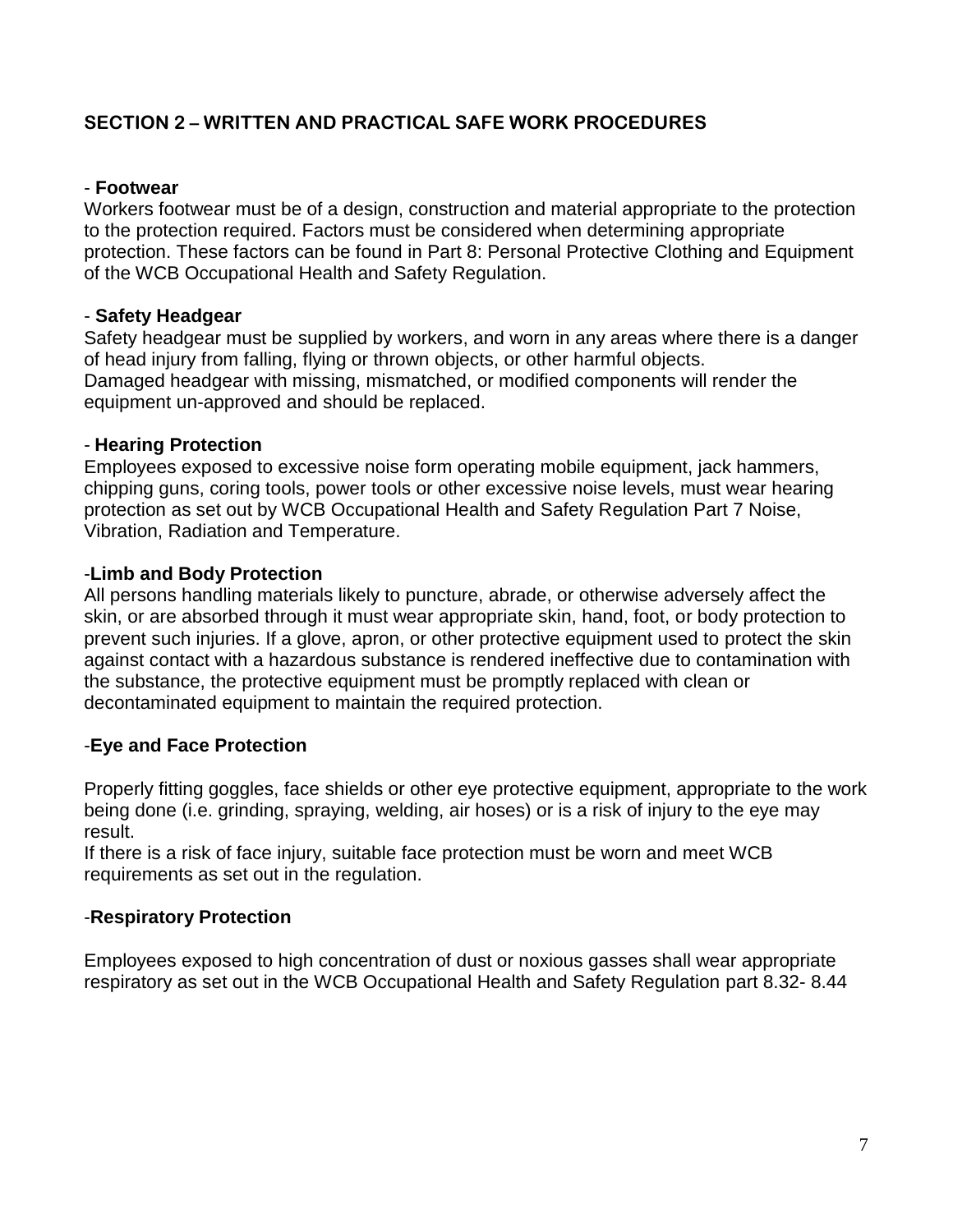### **-High visibility & Distinguishing Apparel**

All workers must wear a high visibility vest when working near machinery or in poorly lit areas, or where there is a danger of being struck by a vehicle.

### Mobile Equipment

No person shall operate any mobile equipment unless the operator possesses all necessary licences and certificates and has received adequate training and has demonstrated to his / her supervisor or instructor tat he / she is a competent operator and is familiar with the WCB Occupational Health & Safety Regulation Part 16: Mobile Equipment Operators must inspect the equipment before start of operation on the shift to ensure the safe operating condition of the equipment. Operators are responsible for reporting to the appropriate supervisor all unsafe of defective conditions of their equipment for prompt repair on the Equipment / Vehicle Condition or Pre-Trip Inspection forms. Any repair or adjustment necessary for the safe operation of the equipment must be made prior to use

## Tools Machinery and Equipment

A machine, piece of equipment and industrial process must be operated in accordance with the manufacturer's recommendations and instructions, and with WCB Regulation Part 12: Tools, Machinery and Equipment. A safeguard must not be removed or made inoperable until the equipment it is safeguarding has been locked out as required by WCB Regulation Part 10 De-energization and Lockout and the Morpac Mechanical Lockout policy.

#### Compressed Air

Compressed air or steam must not be used for blowing dust, chips, filings, or other substances from a work area, equipment, or any other structure if any person could be exposed to the jet, or the material it expels or propels and an injury or health hazard due to fire, explosion or other cause is likely to result.

Compressed air may not be used for blowing harmful or hazardous dusts or other harmful substances from clothing being worn by employees.

Blowing dust from clothing on the body can cause skin damage, ruptured Ear Drums, Eye injuries and, if used on skin where a small cut is evident, it can allow air to enter the bloodstream. Horseplay with air hoses such as using the feet to disconnect them or startling others by blowing air at them is extremely dangerous and will not be tolerated. Employees not complying by the aforementioned regulations will receive formal write-ups and be disciplined according to the judgement of the foreman and superintendant.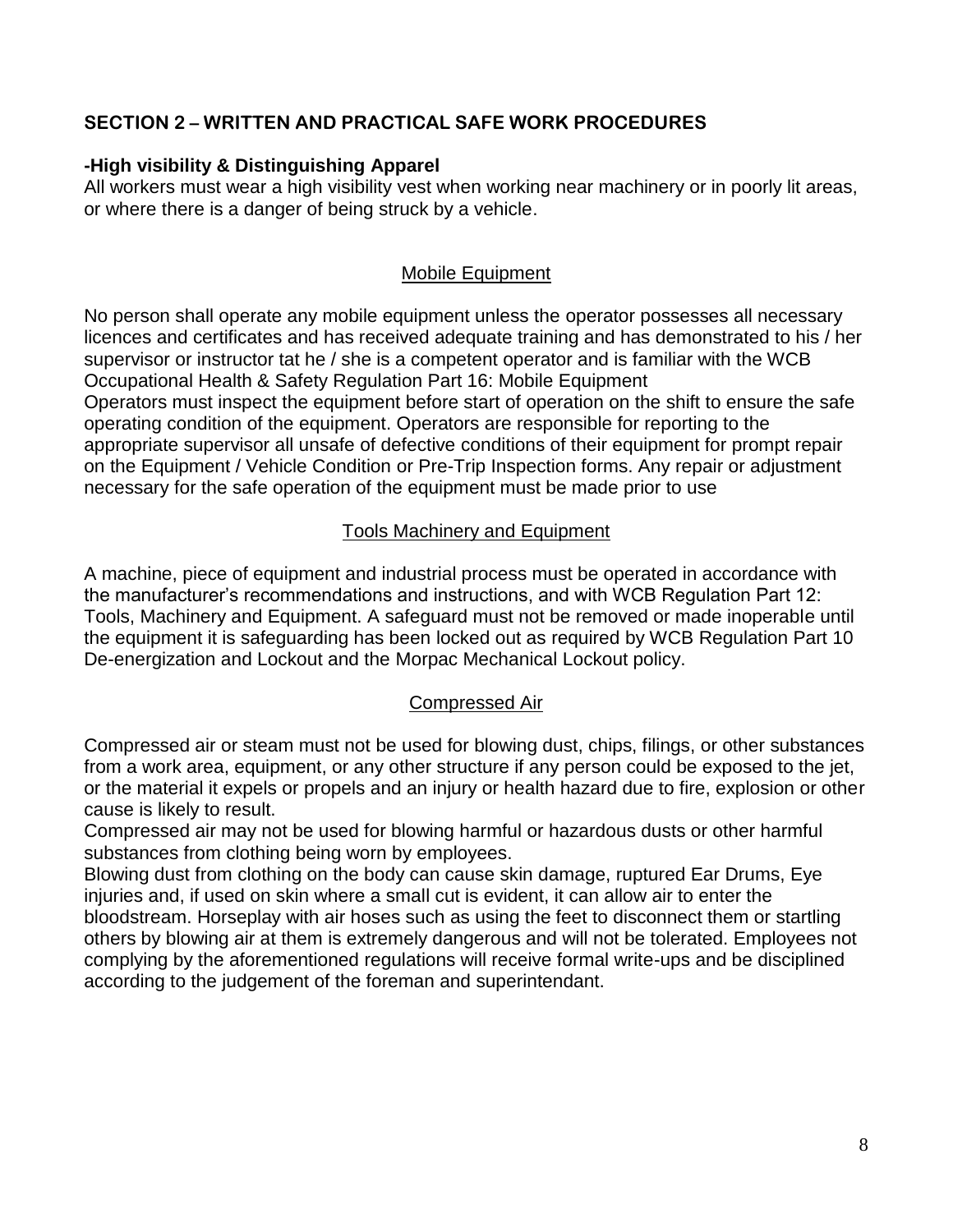### Housekeeping / Safety

- a.) Each worker must maintain good housekeeping procedures in his/her areas, or vehicle
- b.) Work areas must be arranged to allow the safe movement of worker's equipment or materials
- c.) If you spill any liquid (or see a spill) wipe it up and if necessary apply a non-skid material over the spill
- d.) Keep aisle clear of materials that could cause slips or falls
- e.) Throw garbage in the containers provided
- f.) Dispose of oily or used rags in approved containers
- g.) Remove parts, materials, tools after you have completed your job in the area
- h.) Pick up any tripping hazards such as nuts, bolts, pencils, paper clips etc.
- i.) Recoil hoses after use
- j.) Replace covers on grates or barricade holes if you have not completed the job
- k.) Do not store heavy items on overhead shelves
- l.) Use only guarded fans or electrical appliances and machinery
- m.)Boards with nails protruding from them must not be left lying around. If you notice them , bend the nails over even if you were not the one who left them like that
- n.) Screwdrivers carried loosely in pockets results in injuries, they should be kept out of pockets
- o.) Aerosol cans are hazardous in temperatures over 120 degrees F 48 degrees C. Damage to an aerosol may increase the pressure enough to rupture the can causing bits of metal to be sprayed in all directions. Puncturing the can, tampering with the nozzle, or leaving it lying around to rust can cause the same problem. Don't Leave empty aerosol cans lying around. Dispose of them in garbage receptacles
- p.) You are responsible for cleaning up after yourself and for maintaining your own area housekeeping

## Building Regulations / Safety

- a.) Fire drills are to be conducted annually
- b.) All buildings must be equipped with proper fire extinguishers, all extinguishers will be tested and certified annually
- c.) It is the responsibility of each employee to be aware of the location and operation of fire extinguishers in their work area
- d.) Any worker who uses a fire extinguisher must report to his/ her supervisor that the extinguisher has been used. The supervisor must have any used fire extinguisher recharged immediately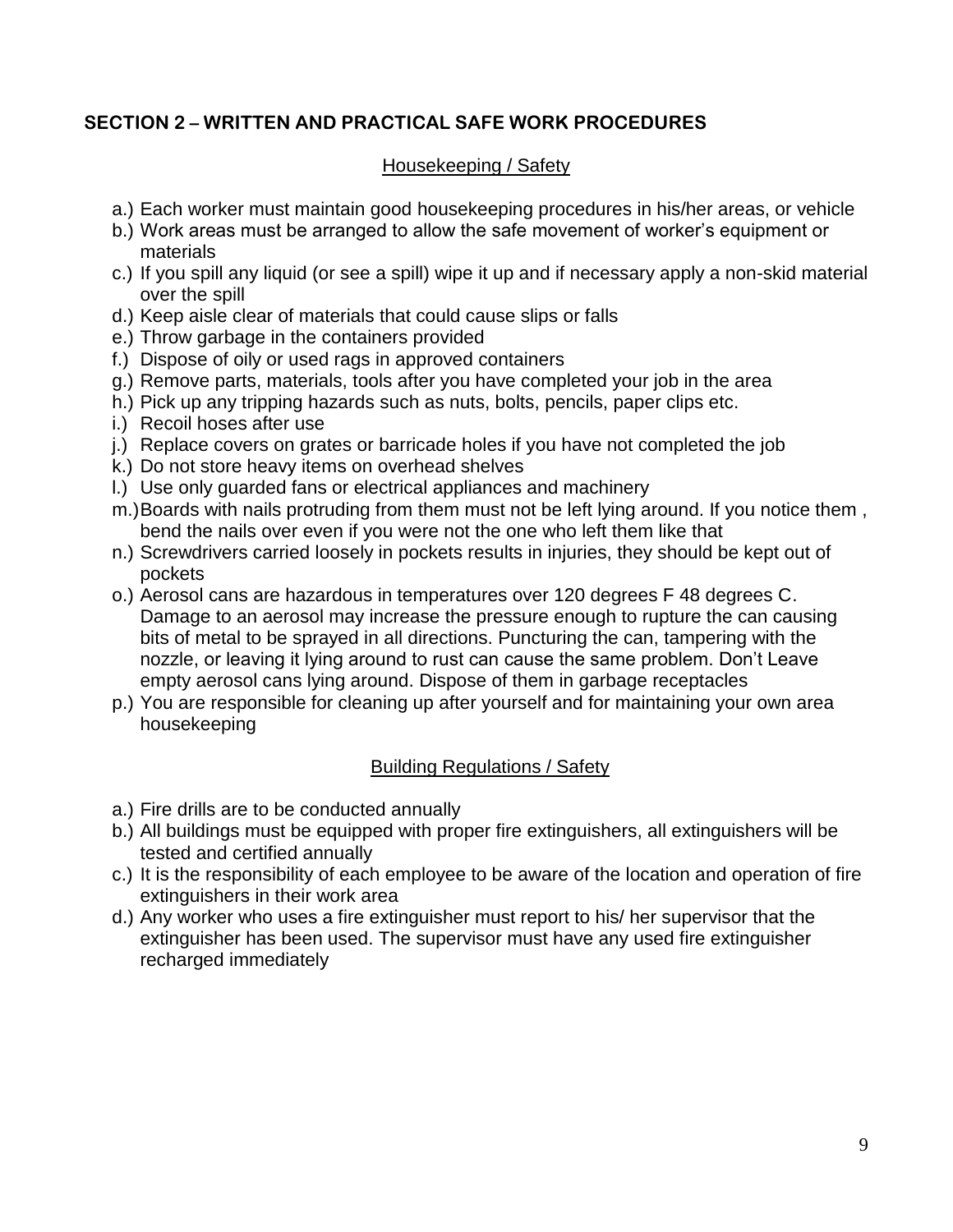- e.) All welding/ soldering in buildings must be carried out in accordance with the Fire Marshalls Act. Anyone carrying out welding must make themselves familiar with WCB Occupational Health and Safety Regulation Part 12: Tools, Machinery and Equipment
- f.) All flammable liquids in buildings must be kept in approved safety vessels. The storage and handling of hazardous substances must be done in accordance with WCB **Regulations**
- g.) All work areas in buildings to be kept in a clean and tidy condition

### Confined Spaces / Manholes

The employer must:

.

- a.) ensure that each confined space in the workplace is identified, and
- b.) Determine whether any such space will require entry by a worker, either in scheduled

work activities or as a result of foreseeable system failures or other emergencies Familiarize yourself with WCB Occupational Health and Safety Regulation Part 9: Confined Spaces before any entry. If left open, all manholes, pits, hatchways, catch basins and channels must be barricaded indicating a hazard exists. If the roped off area is outside and requires illumination to call attention to it, lights must be provided. Always replace the covers when the job is done

#### Lifting

Lifting incorrectly is a major cause of back injuries. Correct Lifting Consists of 5 main steps:

- 1.) Size up the load and get help if needed
- 2.) Have a good secure footing
- 3.) Lift with legs, not your back; keep your back as straight as possible
- 4.) Keep your balance; don't twist under the strain or jerk the load
- 5.) Don't turn while lifting; lift first then turn

## Lockout / Tag out

Workers required to conduct work on electrical equipment must be thoroughly familiar with WCB Regulation Part 10 De-energization and Lockout as well as the Morpac Mechanical Lockout policy.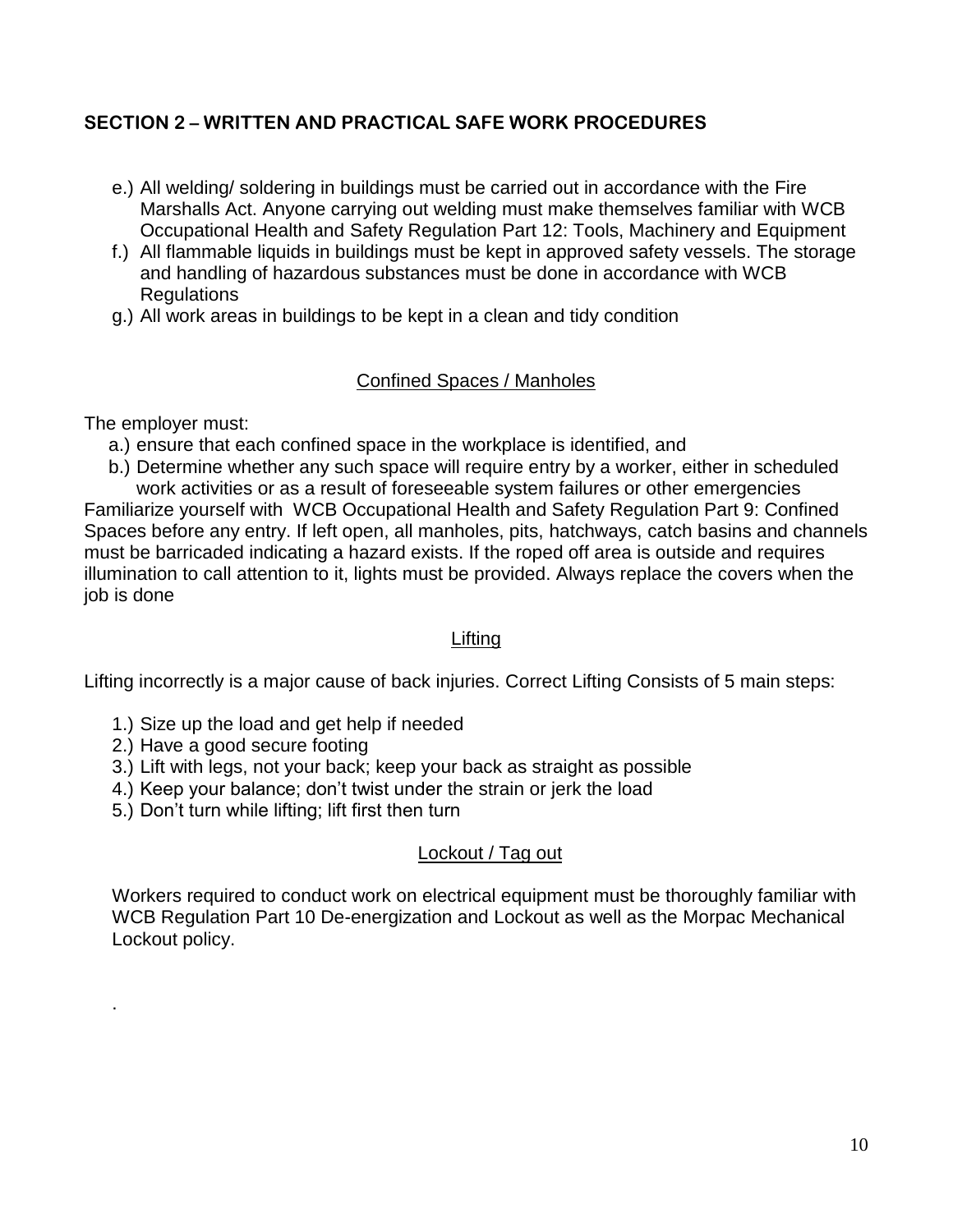# **Lockout Policy**

1.) Only authorized employees may work on equipment

2.) Employees must follow the established written lockout procedure during all maintenance as defined in w.c.b. occupational health and safety part 10: de-energization & lockout

3.) This policy is a supplement to the WCB regulation

4.) All authorized employees MUST CUT OFF THE POWER SUPPLY at the main control panel and place their personal lock on that control PRIOR to performing any maintenance or repairs on any power actuated machinery or equipment where starting that machine could injure a person

5.) Each authorized employee must use locks assigned to him / her and must be labelled with his / her name

6.) An employee is not permitted to use another employee's lock nor allow another employee to use his / her locks

7.) If you require additional locks obtain them from your immediate supervisor you are required to attach a label to identify the lock as being used by you.

8.) When working on a machine, each person must lock each lockout point with his / her assigned lock (s)

9.) The person applying the first lock in a lockout procedure is responsible to immediately test to ensure that the locked out machinery cannot be operated

10.) Each employee must remove his / her own lock when his / her maintenance procedure is complete. EMPLOYEES ARE FORBIDDEN TO REMOVE LOCKS BELONGING TO OTHER EMPLOYEES

11.) In an emergency, the superintendant jointly with the foreman on shift (both must be present and must agree on the ACTION TO BE TAKEN) are the only persons authorized to remove locks belonging to other employees.

- a.) the superintendent and foreman must make every effort to contact the employee before taking any action to remove the lock and if they do take action, the superintendant, assumes full responsibility for removal of the lock an must ensure that the machinery or equipment can be operated safely and will not endanger any employee
- b.) The superintendant and foreman must also ensure that before the employee returns to work the employee is informed that his /her lock has been removed.

12. The removal of the last lock on a locked out switch is a SERIOUS ACT. Prior to removing the last lock, the person is responsible to ensure that the machinery or equipment can be operated SAFELY AND THAT ALL PERSONS ARE CLEAR AND OUT OF HARMS WAY.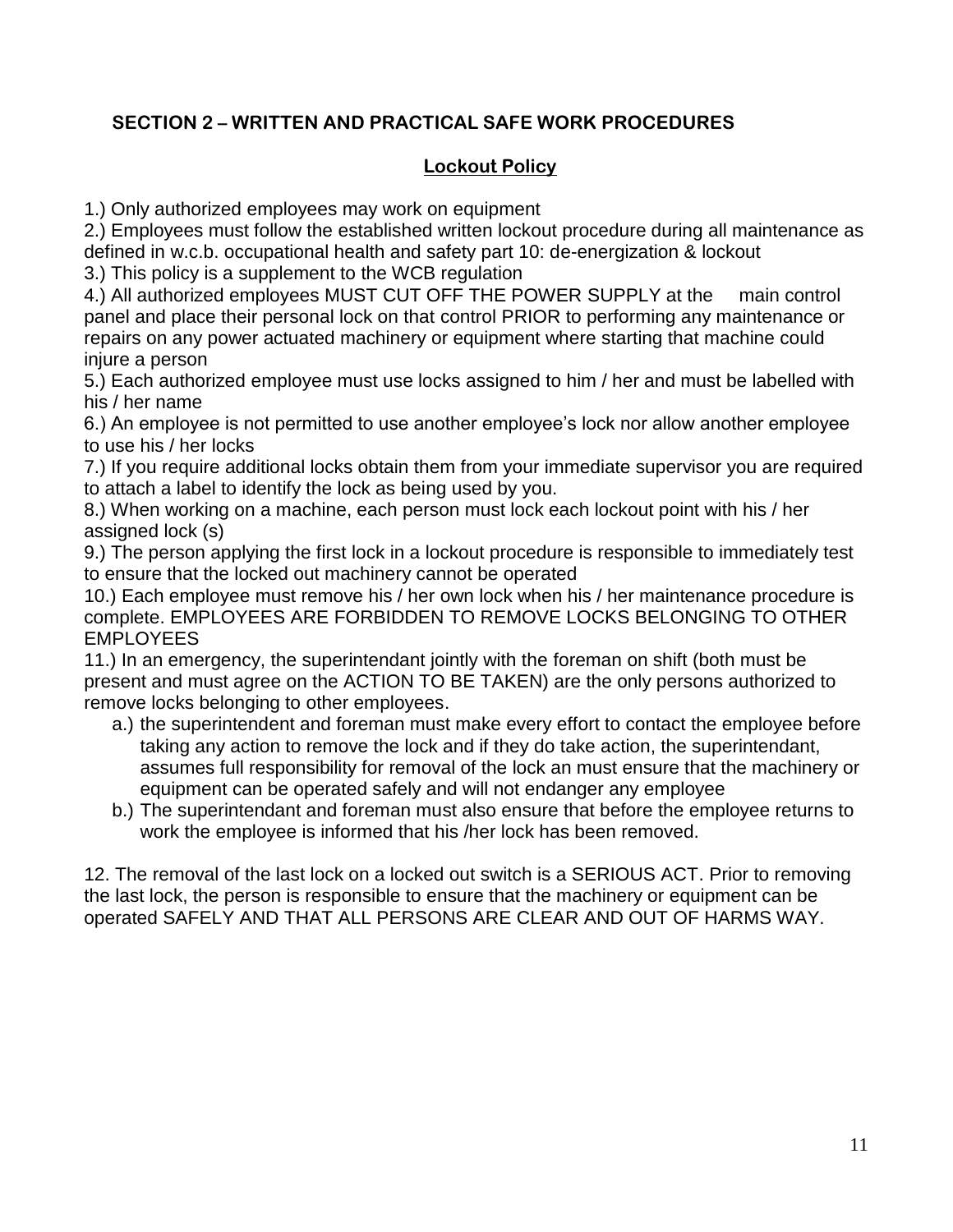13.) All contractors working for Morpac Mechanical shall follow Morpac Mechanical LOCKOUT PROCEDURE and shall use Morpac Mechanical locks assigned to

him / her.

14.) The superintendant shall ensure that a list of machinery and equipment, showing specific lockout procedures for each piece of equipment, and the corresponding written lockout procedures are maintained and are available to all employees.

15.) Before beginning any maintenance or repairs on power actuated machinery, the machine must be LOCKED OUT inform employees affected by the shut down and lockout of the extent and duration of the shut down

16.) Use the start / stop switch on the machine to turn it off. Ensure the machine is no longer running

17.) Disconnect From Power Supply

- a.) Where the machine utilized a PLUG disconnect the plug and place the male end of the plug on the machine in a location readily visible to the person performing the work
- b.) This method may only be used where the worker completes the maintenance without leaving the machine
- c.) If the employee performing the maintenance may be interrupted during the task, then the plug should be secured by a lock
- d.) where the machine is supplied power from an electrical panel and circuit breaker, determine the correct breaker and switch it to the OFF position, and (1) lockout the individual circuit breaker, or (2) if the individual breaker is not lockable, close and lock the panel door. A tag identifying the worker locking out the panel must be securely attached to the door lock.

*Method (2) may only be used* 

- *A.) Where the door lock is operable only by that employees key and by a master key in case of emergency.*
- *B.) Where the employee who does the original lockout is the only employee required to lockout*
- *C.) Where the door key is secured by a key box(or similar system) when more then one employee is involved in the maintenance work*
- *D.) Where the machine is supplied power from a disconnect switch, determine the correct disconnect and switch it to the off position. Apply your safety lockout scissor clip*

*Note: use left hand and turn your face away form the switch when opening or closing it.*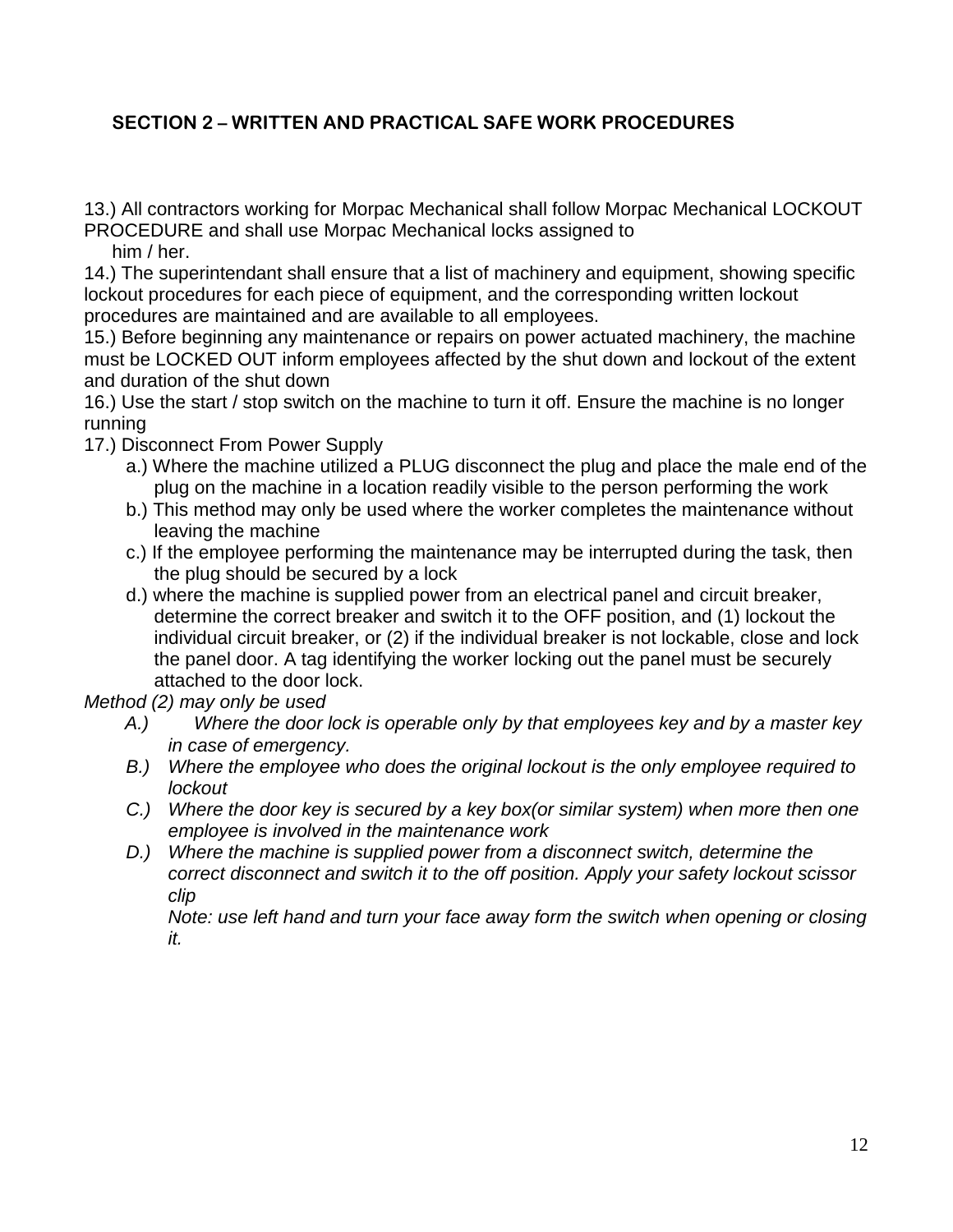- 18. Disconnect from Material flow (piping system)
	- a.) Where the machine is connected to a piping system containing hazardous material, the supply valve shall be closed and locked out before work starts
	- b.) Suitable personal protective equipment shall be used where exposure to hazardous materials may occur
	- c.) Where applicable, WCB regulations for confined space entry (note: a valve is not an acceptable control device for confined space work)
- 19. After applying your locks, test the effectiveness of the lockout:
	- a.) Make certain everyone stands clear, then have the equipment controls (push buttons, switches etc.) to ensure that the machine will not move
	- b.) Ensure the equipment controls are turned to the off or neutral position immediately after the test, and
	- c.) Relieve or restrain any residual or stored energy, and
	- d.) Ground electrical energy stored in capacitors, and
	- e.) Test with appropriate test equipment and/or visually check to determine energy sources have been neutralized

20. If you are required to work on machinery or equipment that is locked out, ap-ply your own lock to the lockout scissor clip

- a.) In the event that a previously locked out switch does not have a scissor clip, contact the person whose name appears on the lock Both employees will together apply a scissor clip and apply their assigned locks to it
- 21. Proceed with the necessary maintenance work. If it is necessary to test run the equipment, follow a safe work procedure to ensure the safety of others
- 22. When the maintenance works is complete, and before you remove your lock ensure:
	- a.) Any defective guards or safety devices are repaired or replaced and
	- b.) All components are properly installed, including guards and safety devices, and
	- c.) The equipment process is free of incomplete work, obstructions, and
	- d.) You know the sequence for lock removal and start up, particularly if you are the employee removing the last lock (s),
	- e.) Everyone is clear and remain clear of danger during start-up

23. On completion of work, remove your assigned lock, (and lockout scissor clip where applicable) and restore power to the machine or equipment

24. EMPLOYEES ARE FORBIDDEN TO REMOVE LOCKS BELONGING TO OTHER EMPLOYEES.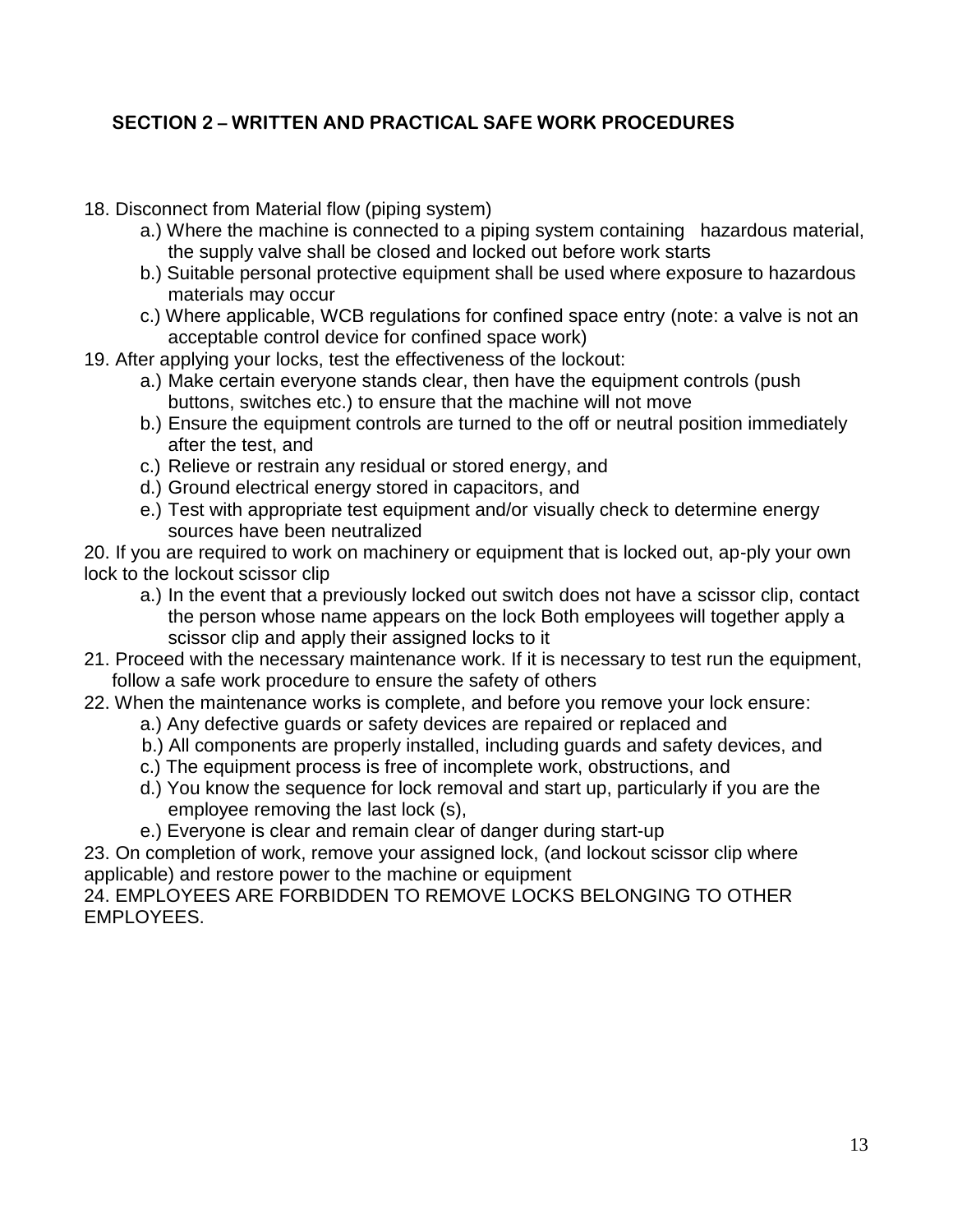### Respiratory Protection

- a.) The employer must provide appropriate respiratory protective equipment if a worker is or may be exposed to concentrations of an air contaminant in excess of an applicable exposure or excursion limit, or to an oxygen deficient atmosphere
- b.) The employer, in consultation with the worker and the O.H. & S. committee must select appropriate respiratory protective equipment in accordance with CSA standards or other standard acceptable board
- c.) A worker required to wear a respirator which requires an effective seal with the face for proper functioning must be shaven where the seal meets the face
- d.) A respirator which requires an effective seal with the face for proper functioning must not be issued to a worker unless a fit test demonstrates that that the face piece forms an effective seal with the wearers face. This does not apply to a single use (disposable) respirator unless the manufacturer's instructions indicate that a fit test can be performed
- e.) Other personal protective equipment that is to be worn at the same time as a respirator which could interfere with the respirator must be worn during the fit test
- f.) After a respirator is issued to a worker, the fit test must be repeated at least annually to ensure that the face seal remains effective.
- g.) Familiarize yourself to WCB Regulation 8.32 to 8.44 before using a respirator

#### Immobilization of Vehicles

- a.) The carrier vehicle of an elevating work platform must be secured against inadvertent movement before worker occupy the platform
- b.) If it is permitted by the elevating work platform manufacturer to elevate the work platform while working on sloping ground , the vehicles wheels must be secured according to the manufacturer's instructions or, in the absence of such instructions, the wheels must be chocked
- c.) An elevating work platform must have braking systems meeting the requirements of part 16 Mobile Equipment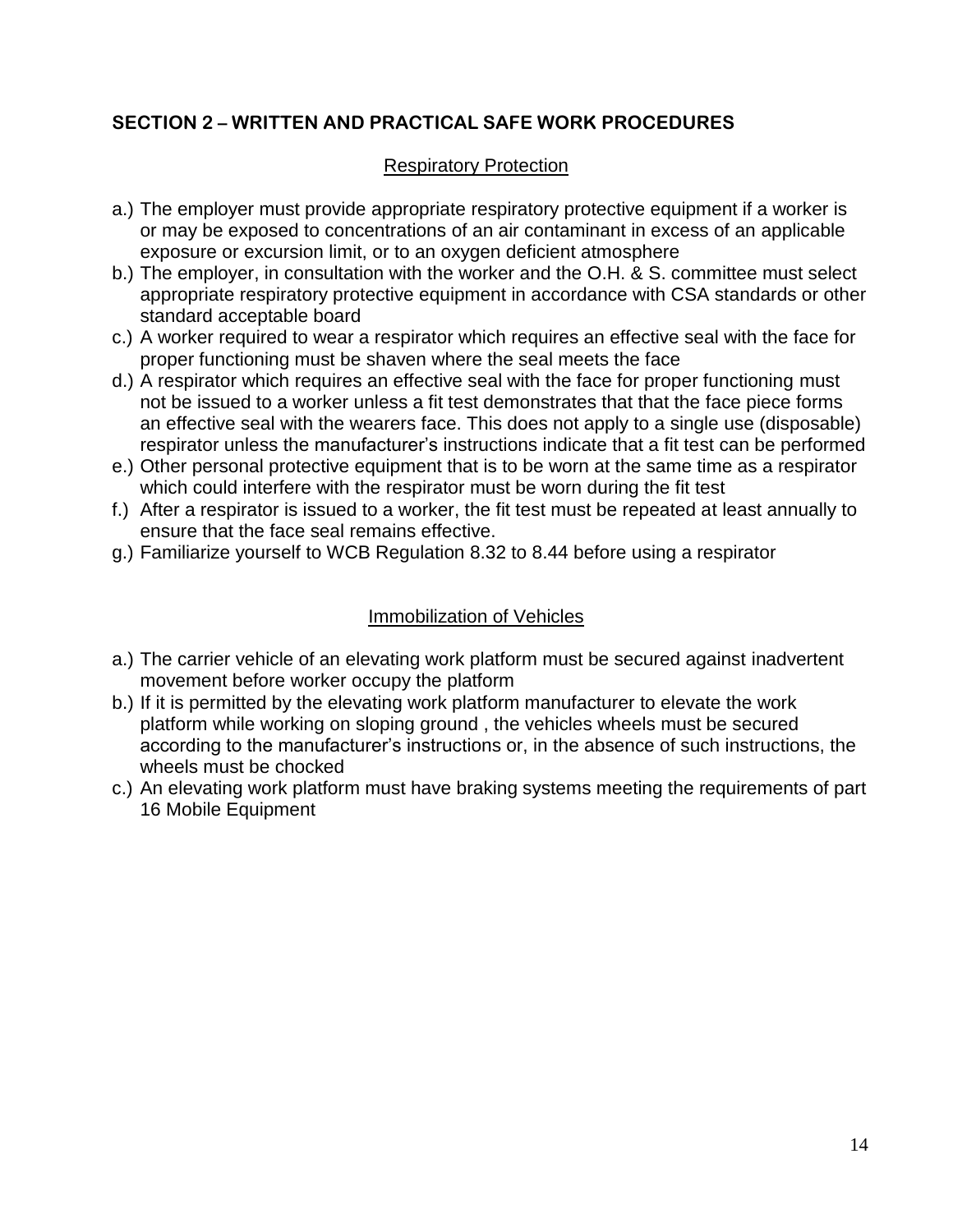### Protection from falling

- a) During the erection or maintenance of buildings or structures, workers must be protected from injury through falling from the unguarded portions of the structure at all elevations 10 feet or more above grade. Such protection must be afforded by means of barriers, guardrails, fibre or wire guard ropes, safety belts and lifelines, personal safety nets, or other effective means.
- b) Guards must be in conformity with the requirements of the WCB Regulation Part 4: General **Conditions**
- c) Every floor and roof opening constitutes a hazard to workers must
	- i) be securely covered
	- ii) be guarded by fixed or movable guardrails , which must be identified as such and kept in place except when necessarily removed to work in the opening or pit
	- iii) if a worker must enter an area not normally accessible an that has openings that are a danger, such openings must be guarded or personal fall protection must be used while the worker is in the area
- d) When there is a danger of material falling into work areas:
	- i) Such areas must be barricaded against entry by workers, and warning signs shall be prominently displayed on all sides and approaches, or
	- ii) Protective Canopies must be installed, or
	- iii) Catch platforms must be provided as per WCB Regulation 20.9
- e) Safety headgear meeting the requirements of part 8: personal protective Clothing and Equipment must be worn by workers in all work areas where there is danger of head injury from falling, flying or thrown objects, or other harmful contacts and not to be removed except in areas that have been designated by the employer as being free of head injury hazards.

LET'S KEEP MORPAC MECHANICAL THE SAFEST COMPANY TO WORK FOR.

READ THIS HANDBOOK OFTEN AND REMEMBER, THINK COMMON SENSE AND SAFETY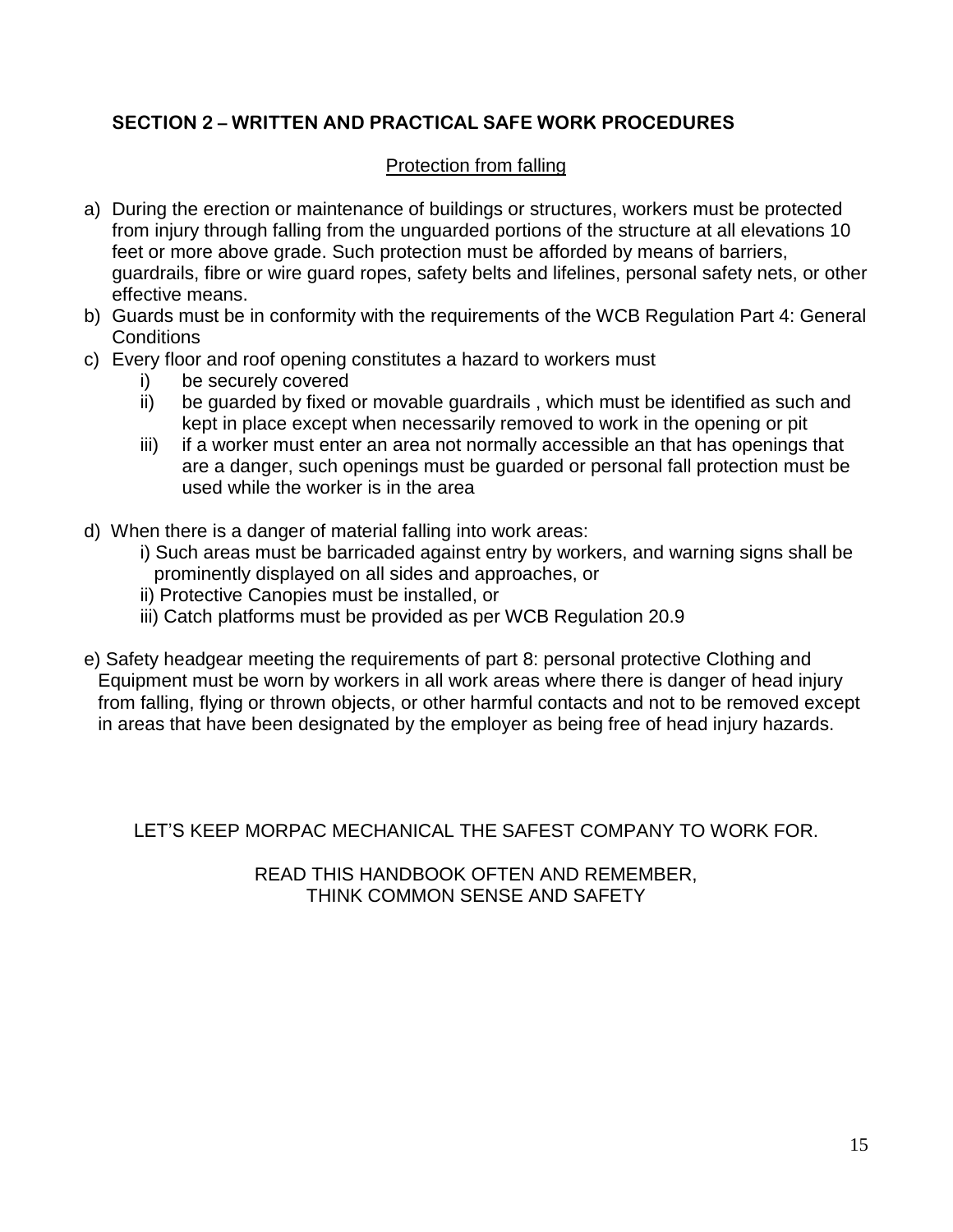# **SECTION 3 – SUBCONTRACTOR SAFETY RESPONSIBILITIES**

All Morpac Mechanical subcontractors must meet the criteria established in the owner's guidelines for safety prequalification prior to the awarding of contracts

### Subcontractor Management Responsibilities

Subcontractors are largely responsible for their own employee's health and safety at the jobsite as well as those workers assigned to them

They are required to abide by Morpac Mechanical (MML) health and safety manual or any superseding contractual or regulatory requirements.

Subcontractors are to ensure that:

- They and their workers attend MML pre-job orientation meeting
- They attend all health & safety committee meetings
- They work in conditions that comply with WCB regulation and MML Health and safety manual
- They contact MML prior to the job starting, to receive special instructions regarding site specific hazards & applicable safe work instructions particular to the work site
- They enforce their own safety program
- They perform their own safety induction to their employees
- The provide and enforce the use of adequate personal protective equipment
- They report all accidents & near misses to MML safety co-ordinator as soon as reasonably possible & investigate all accident & near miss accidents as required by WCB
- They provide first aid services & emergency transportation for their workers or make prior arrangements with MML
- They immediately correct any unsafe wok practices or conditions reported or observed within their scope of work
- They report to MML all reported or observed unsafe practices & conditions beyond their control
- They cooperate with Health & Safety representatives having jurisdiction on site
- They communicate & cooperate with MML to ensure overall coordination of the Health & Safety Program
- Where their work activities interface with those of other subcontractors
- On the same or adjoining work sites creating a hazard to workers, the affected subcontractors shall immediately bring the matter to MML's attention to ensure health and safety coordination is assured and safe performance of the work is accomplished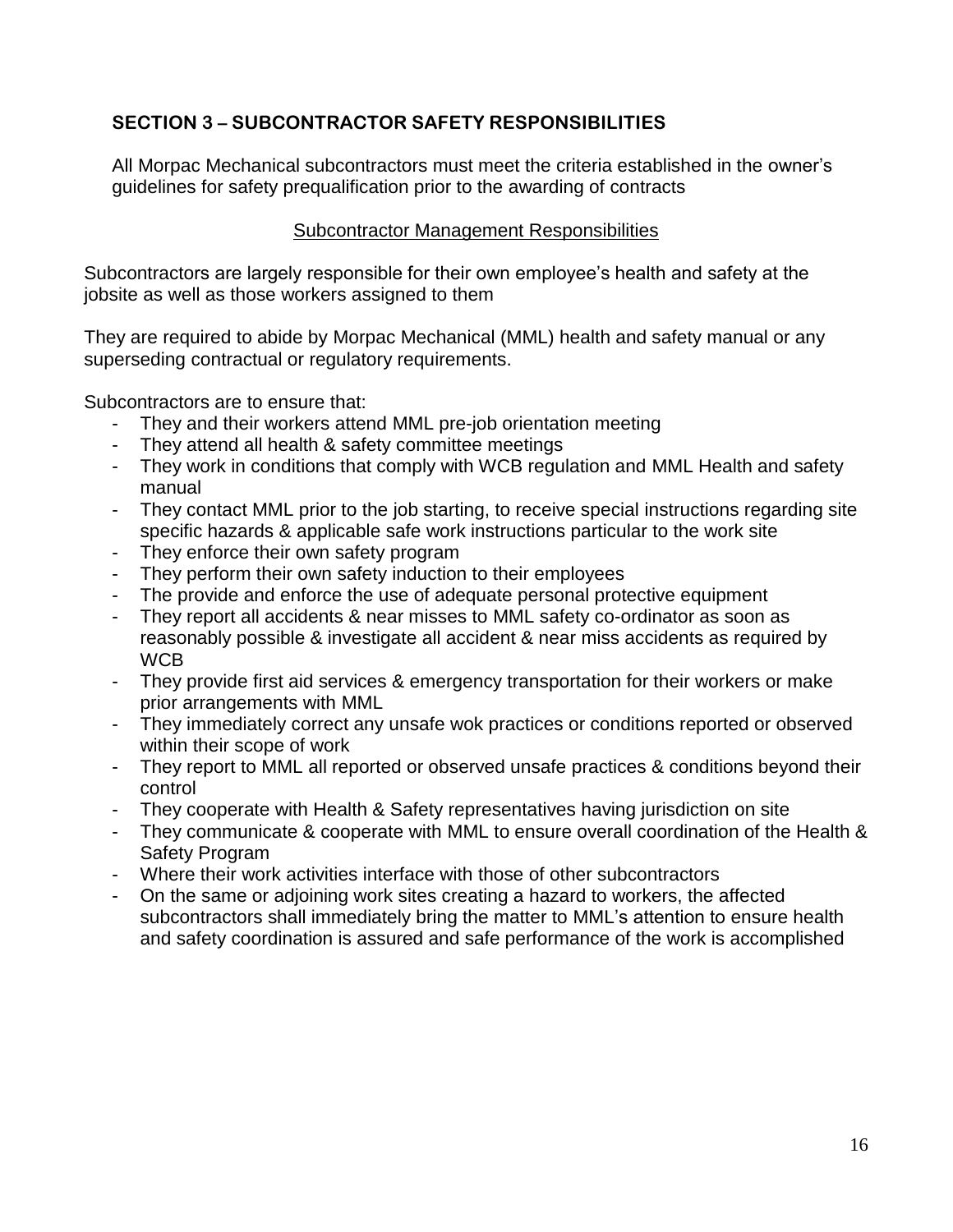# **SECTION 3 – SUBCONTRACTOR SAFETY RESPONSIBILITIES**

- Weekly toolbox safety meetings are to be held by their supervisors or crew leaders. Potential hazards which may be encountered by work crews during ongoing or upcoming work, accidents / incidents, inspection reports, rules, regulations etc. are to be addressed by crew leaders
- The subcontractor and workers are to be represented at MML monthly Health and safety committee meeting
- They supervise their supervisory personnel
- Visitors are cleared through MML superiors
- The general public is protected from inadvertent harm arising from contractor activities during the course of their contract
- They provide written safe work procedures for work performed
- They provide written safe work procedures for work performed
- They provide documentation pertaining to controlled products anticipated to be used on the project which will include safe work procedures to ensure site workers / public and the environment will not be at risk
- They report all injuries sustained on the work site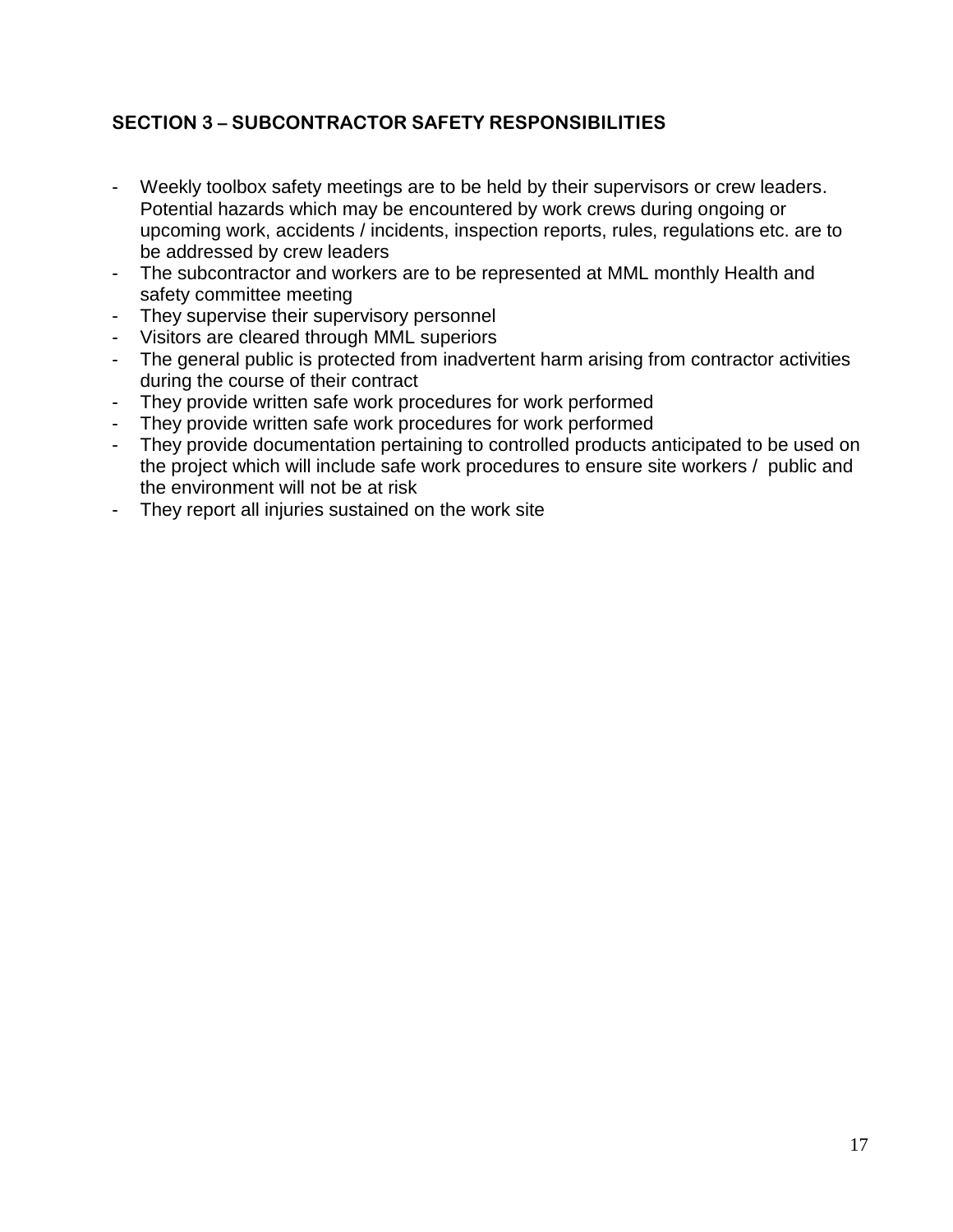# **SECTION 4 – TRAINING OF WORKERS AND SUPERVISORS**

### Employees / Owner Operators / Subcontractors

The regulations in this safety manual have been adopted by Morpac Mechanical in conjunction with the WCB Occupational Health and Safety Regulation

It is the responsibility of all employees / owner operators and sub contractors to make themselves familiar with these regulations and the portions of the WCB Regulations in the Occupational Health and Safety Regulation Book that affect their work.

You and your foreman / Superintendant are responsible for ensuring that you know the and proper means of doing your work

If you have any questions or doubts about specifics on safe work practices or controlled products used, consult your foreman

#### New Employee induction

It is the responsibility of the superintendant / foreman of the new employee to train and familiarize them on safety and how to do their job in a safe manner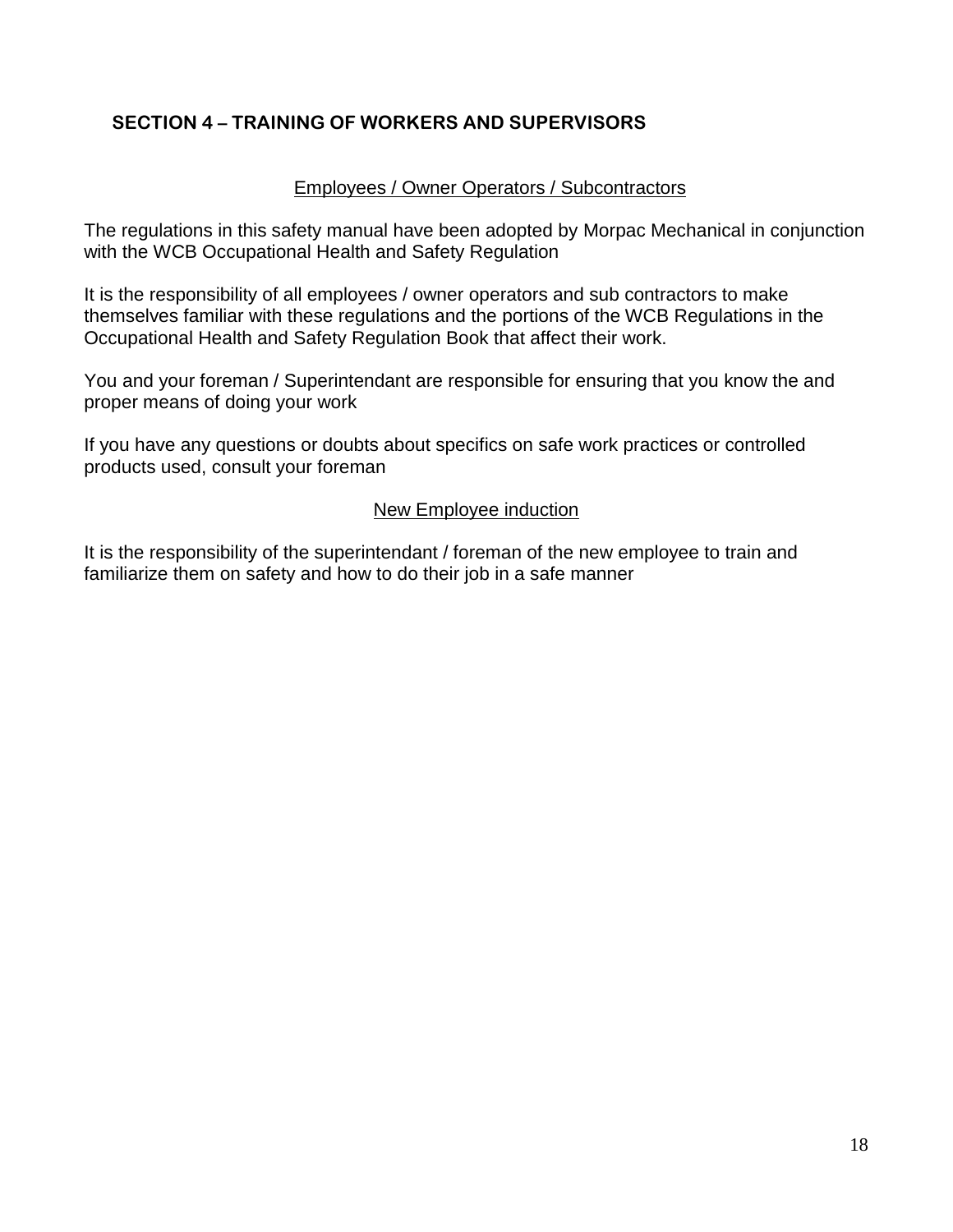# **SECTION 4 – TRAINING OF WORKERS AND SUPERVISORS**

# Foreman and Supervisors Duties to the New Employee

Some of the responsibilities included are listed below but are not limited to these

- go over verbally the general safety rules of Morpac Mechanical (seat belts, hard hats, steel toes, hi viz vests, etc.) this is don through reviewing the "induction checklist"
- Hand out the drivers abstract information package, which explains the reason why MML obtains drivers abstracts from employees
- Distribute Morpac Mechanical Safety handbook to new employees and have employee and yourself sign receipt and send into office to the safety officer within one week
- Have new employee fill out "employee hire form"
- Inform employees where the WCB issue of "REGULATIONS" can be found on the job site. Encourage workers to read these regulations as they are there for their safety. If you require more copies, call the safety officer at the office
- Distribute personal protection equipment (ear plugs, eye goggles) and ensure the shoes on their feet are CSA approved as well as their hard hat.
- Explain their job to them, what you expect and introduce them to the other employees.
- Watch him / her do the job to ensure that they actually do it correctly and safely, Especially if they are using a piece of equipment that they ARE NOT FAMILIAR WITH
- Introduce Him / her to the First Aid person, so they know who to speak to in case of injury to themselves or others
- Show him / her where the First Aid kit is located
- Show him / her where the W.H.I.M.I.S. binder is located and familiarize them with the controlled products the will be in contact with.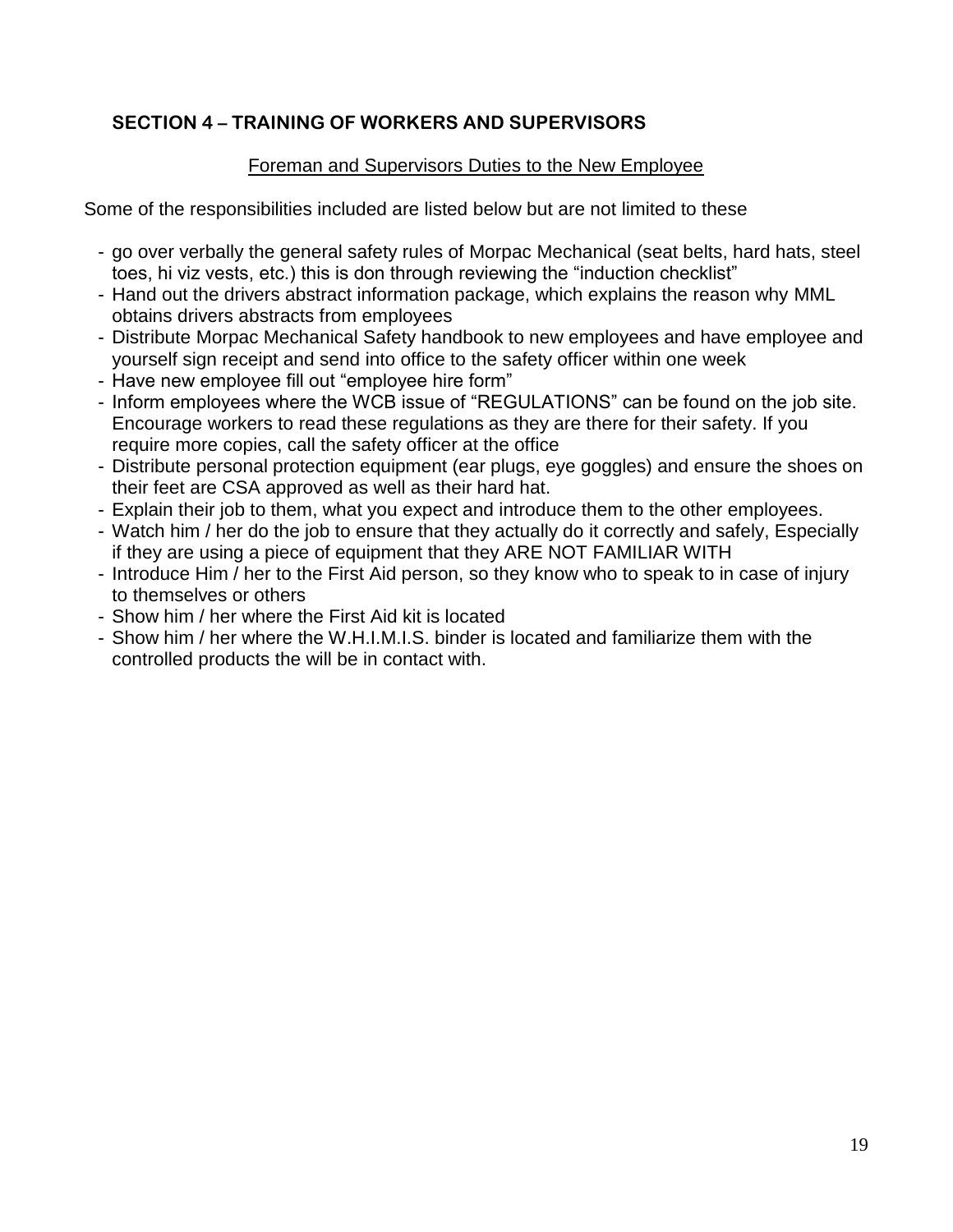## **SECTION 5 – SUPERVISION OF WORKERS**

### **Discipline**

If a worker is not working safely or not in compliance with WCB and or Morpac Mechanical's Regulations You **MUST** react with a form of discipline

-1 st VIOLATION – VERBAL WARNING

-2<sup>ND</sup> VIOLATION – WRITTEN WARNING, WHICH IS TO BE SIGNED BY EMPLOYEE AND FOREMAN "DISCIPLINARY ACTION MEMO" FORMS ARE PROVIDED

-3 RD VIOLATION- SENT HOME WITHOUT PAY FOR BALANCE OF SHIFT

-4 TH VIOLATION- SUSPENSION WITHOUT PAY, WHICH COULD INCLUDE DISMISSAL WITHOUT PAY

Exception to this rule would be that if the worker reported to his / her job duties while under the influence of alcohol or drugs, then discipline would immediately be considered the third violation and include a written Disciplinary action memo

Disciplinary Action memos will be given directly to the President for review, and signature, and then copies are sent to the employee, personal worker file and to the safety officer

We **MUST** have a record of all the disciplinary actions taken and reason for them.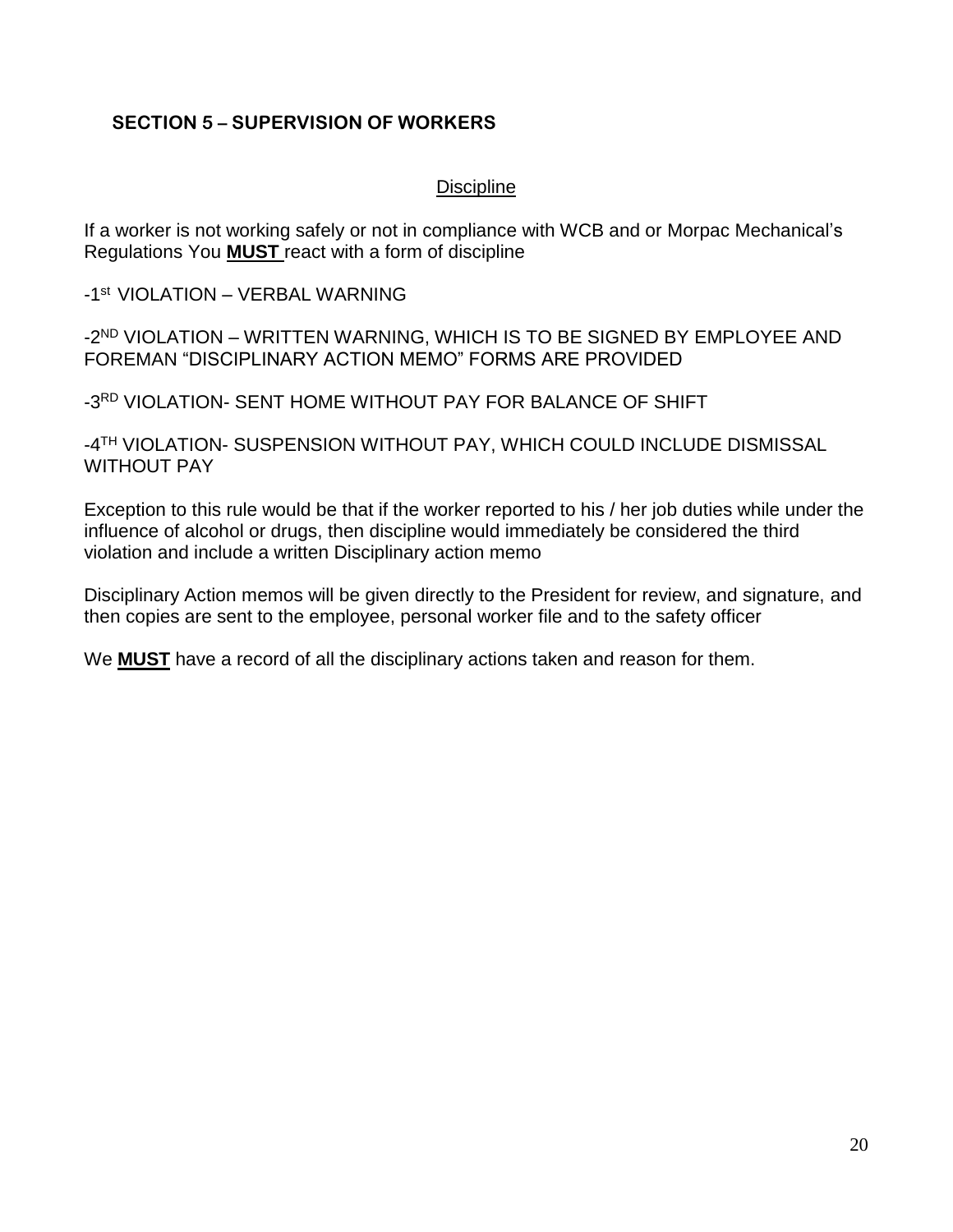# **SECTION 6 – REGULAR INSPECTION AND MONITORING**

### Job Site Inspections by W.C.B

From time to time, WCB officers may come on your jobsite to do an inspection

These WCB officers **MUST** be treated with respect.

There should be a company representative accompanying the board officer at the time of inspection. The officer must inform you of the nature of inspection (i.e. safety or hygiene, medical, occupational environment or a combination). The board officer will write up an ``inspection report`` and list the violations if any. Try to rectify these violations before they ``write you up``. Usually you retain a copy of the report, one is sent to the office, and WCB keeps the remaining copies. You or your worker representative will be required to sign a copy to acknowledge that you accompanied the officer on the inspection.

The board officer, after inspection, after inspection may write orders requiring immediate correction of some potential hazard, recommend a financial penalty against the company for violation of regulations, or repeat violations or if the condition of immediate danger threatens the health or safety of any worker, issue a 24 hour closure order

If there are any situations that arise when the W.C.B. board officer is on site that you feel you cannot handle, call the safety officer at the office for assistance

#### Job Site Inspections by Morpac Mechanical

The Morpac Mechanical safety officer will come to your job sites form time to time (approx 1 per month) to ensure workers are wearing personal protection equipment, First Aid supplies are topped up, first aid books are kept up to date, signage on roadways are adequate etc.

A `job site inspection list` will be filled out at each inspection site. Copies of this report will go to the Occupational Health and Safety Committee for review. If there are any corrective measures to be taken, the safety officer will delegate to the appropriate person. The safety officer will also do follow up to ensure the problem is rectified

The foreman should be included in this inspection. If the foreman is busy at the time, he or she will be notified of any safety concerns

The inspection should not interfere with the workers duties unless there is and emergency situation that needs to be rectified right away.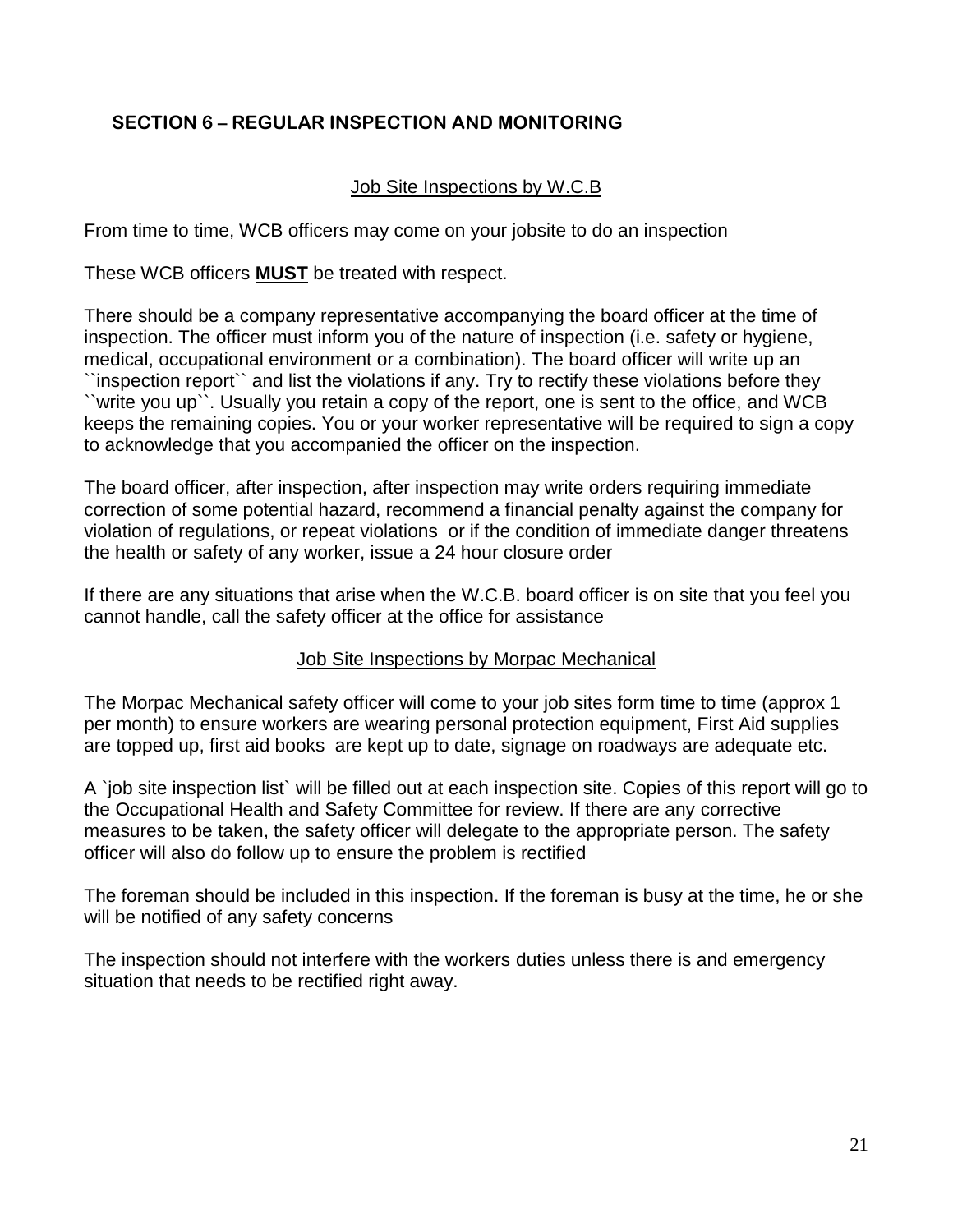## **SECTION 7 – INVESTIGATION OF ACCIDENTS AND OCCUPATIONAL DISEASES**

Accident / Injury Investigation

In the event of a fatal accident, the following injury is to be followed. Report immediately to: Morpac Mechanical Head office Local Police **WCB** Other regulatory agencies as required

Do not disturb the accident scene other than necessary to affect rescue or prevent deterioration in the situation until released to do so by the police or WCB

The safety officer and site superintendant conduct injury investigations for time loss or potential time loss injuries.

The shop superintendant, site superintendant and safety officer will conduct the accident investigations involving a company vehicle or a piece of equipment

In the case of a serious or fatal accident or injury, the company management will be involved in the investigation along with the site superintendant and safety officer

The results of the accident or injury reports will be discussed at the O.H. and safety Committee meetings who will make recommendations and present to the management.

#### Accident / Injury Reports

Each worker is responsible for reporting an accident or injury to his or her foreman or superintendant no matter how minor the injury may seem. Failure by an employee to report an injury on the 1<sup>st</sup> day of the injury may result in any claim for WCB benefits to be challenged.

The foreman or superintendant is responsible for filling out the necessary WCB form 7 and forwarding it into the office to the attention of the safety officer. It is the management's responsibility to have the form 7 is submitted to the board within 3 days of notification of the injury. \*\* Please note: a visit to the doctor, hospital, physiotherapist, or chiropractor may trigger a claim that may seem unimportant to you but when you mention the injury occurred at work, it is automatically considered to be a WCB claim

If the accident involves any company vehicle or equipment, an accident Information Report Form is to be filled out and sent into the office to the attention of the equipment manager. These forms can be obtained from your foreman or superintendant.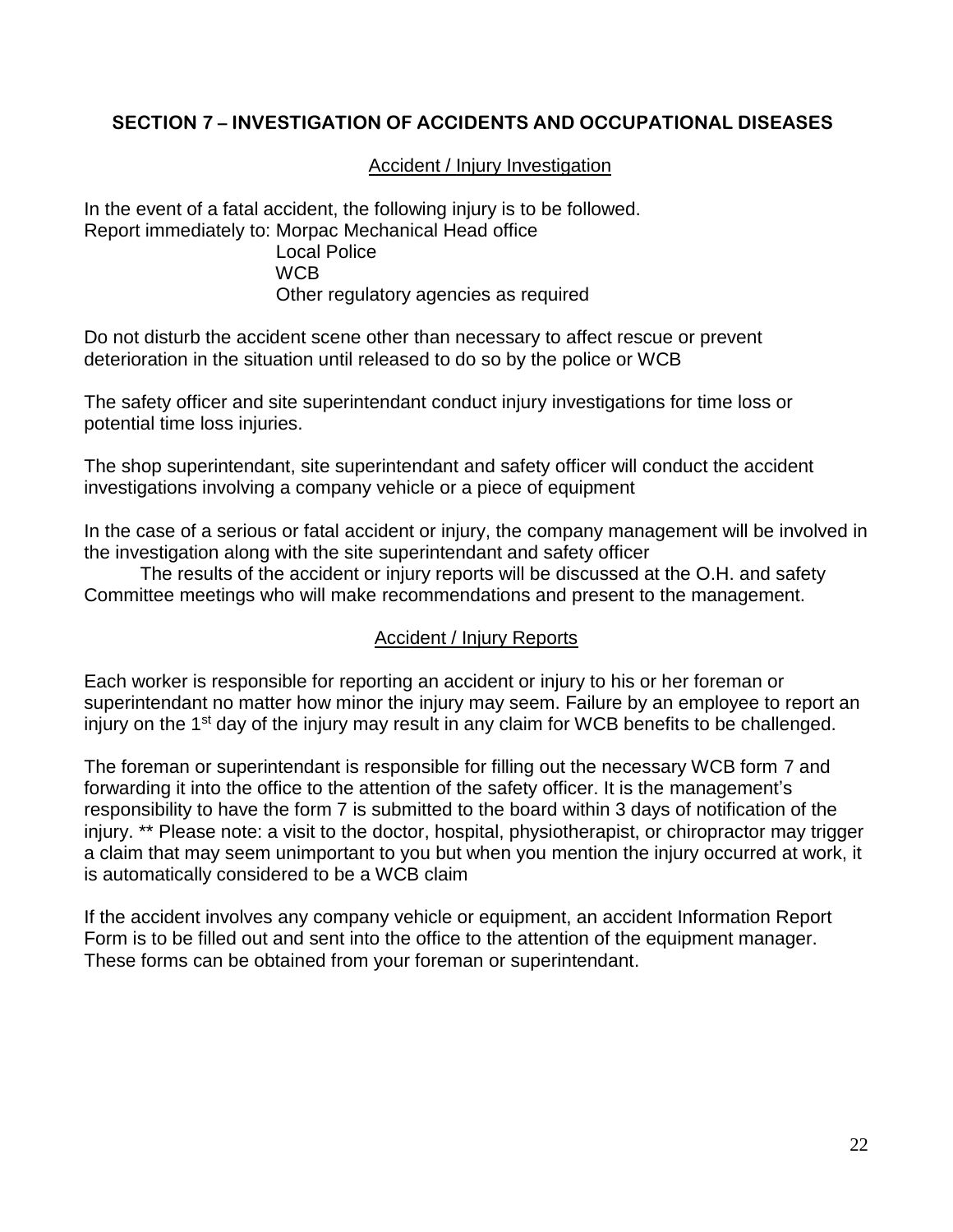# **SECTION 7 – INVESTIGATION OF ACCIDENTS AND OCCUPATIONAL DISEASES**

# What to do in case of an Accident / Injury

In case of any accident or injury your  $1<sup>st</sup>$  responsibility is to the worker

- 1. take the necessary steps to ensure the worker is medically taken care of (i.e. first aid, ambulance, hospital)
- 2. If first aid has been administered, ensure that it has been recorded in your first aid record book

In case of any accident or injury you second responsibility is to the environment

1. Take the necessary steps if the accident will have an impact on the environment. Consult your M.S.D.S for product information for material cleanup.

The next steps to take:

- Investigate the accident / injury and keep records of the time and place, extent of the injury / damage, get workers statement and the statement of the witnesses, if any. Use the accident Investigation Checklist. There is a camera available at the office, if required. Any accident should be reported to the President of Morpac Mechanical Your superintendent and the safety officer as soon as possible. They will also be involved in the accident investigation.
- Send the accident report to the safety officer with pictures, if any were taken. Ensure you get as many details as possible. Assume the person who is reading the accident report has no knowledge of the job site and what happened there to cause the accident. When they read the report, the will have a good understanding of what happened without having to ask what happened
- Send in a "W.C.B form 7" to the office. Fill out all the information on these forms except address and payroll information. The office will complete these portions of the Form 7. It is important to have names of witnesses, if any, also a full description of what happened or if you have any objections to the claim.
- It might be beneficial for the worker to fill out "W.C.B form 6A" which is his / her statement detailing the incident that caused the accident / injury.
- If you have an injured worker recovering from an injury at home, make an effort to call regularly to check on his / her progress.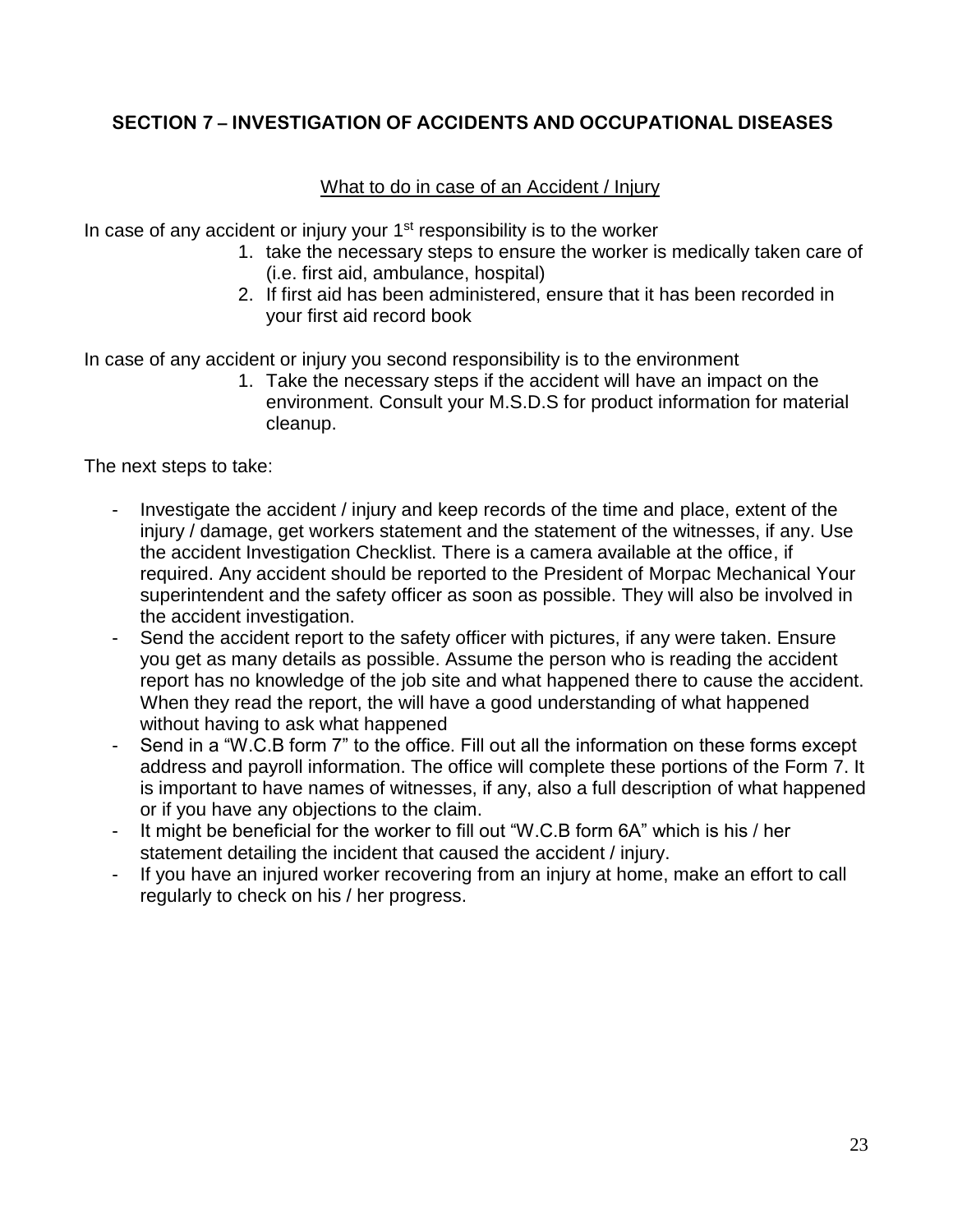## **SECTION 8 – OCCUPATIONAL HEALTH AND SAFETY/ TAILGATE/ MANAGEMENT MEETINGS**

# OCCUPATIONAL HEALTH AND SAFETY COMMITTEE

- a) consists of both representatives of the workers and management
- b) the functions and duties of these meetings are as outlined in OHS regulation 3.5
- c) minutes will be taken and distributed to those on the committee, and posted in dispatch and shop notice boards

# Tailgate Safety Meetings

- a) it is the responsibility of the superintendant to ensure that tailgate safety meetings are held with his crews once a month
- b) Notes of these meetings are to be kept on the forms provided and sent into the office. It is important to note who attended these talks and who from the regular crew are absent. If you have any subcontractors or independent operators present, please make a note of this as well, the O.H. and safety committee will review these monthly meetings.
- c) There are 4 topics on the tailgate safety meeting form that are to be discussed every month. We do this for a reminder for all to wear personal protective equipment. These topics are as follows.
- Seatbelts, on equipment supplied with seatbelts, it is mandatory that workers wear their seatbelts at all times
- Hearing protection, workers must use hearing protection when working in close proximity to operating equipment
- Hi-viz vests or shirts must be worn at all times while on our job sites
- Hard hats are to be worn at all times
- New business, the O.H. & safety Committee will choose a topic of discussion for you. If there are other items that come up, add it to the bottom of the form.

Try to involve everyone in these talks. The more participation in the talks, the more involved in safety we all get an as an end result, the less time loss injuries we have.

## Management Meetings

Management meetings will be held from time to time for the purpose of reviewing health and safety activities and accident trends and for the determination of necessary courses of action.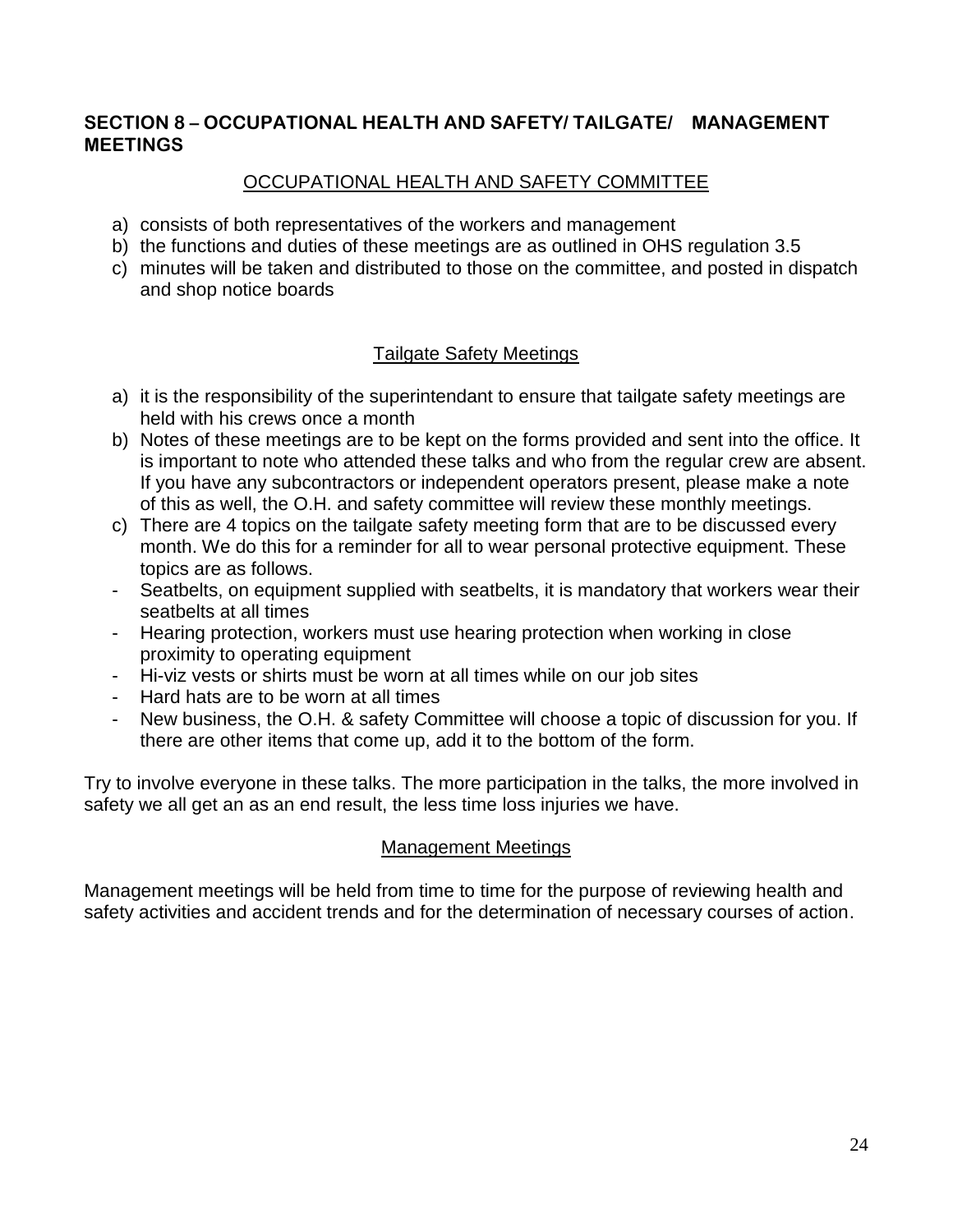### **SECTION 9 – RECORDS AND STATISTICS / REVIEW OF OCCUPATIONAL HEALTH AND SAFETY PROGRAM**

## Records and Statistics

The Following records are located at the office. The responsibility of collecting and keeping these documents are of the safety officer unless otherwise indicated

- a) First Aid Reports
- b) WCB Inspection Reports
- c) Accident / Investigation Reports
- d) Material Safety Data Sheets
- e) Work Site Inspection Reports
- f) Hearing test records
- g) Tailgate Safety meetings
- h) Employee Induction Forms
- i) Safety Handbook Receipts
- j) Notice of Project ( WCB Form #52E49 [R2/96]
- k) Form 30m33
- l) All engineering reports (see Project manager)
- m) Minutes of the occupational health and safety meetings
- n) Minutes of the management's safety meeting
- o) Jobsite specific Hazard Checklist & Daily tailgate safety meeting Form
- p) Statistics
- q) Vehicle Log Books/ pretrip inspection report books responsibility of drivers of company trucks to perform the inspection, records are held with dispatch
- r) Workers hours and daily equipment inspection log workers responsibility to maintain on a daily basis and booklets are to be kept with the worker
- s) Maintenance Records equipment and trucks

## Review of Occupational Health and Safety Program

A systematic and critical written examination of all elements of this program must be carried out at least annually.